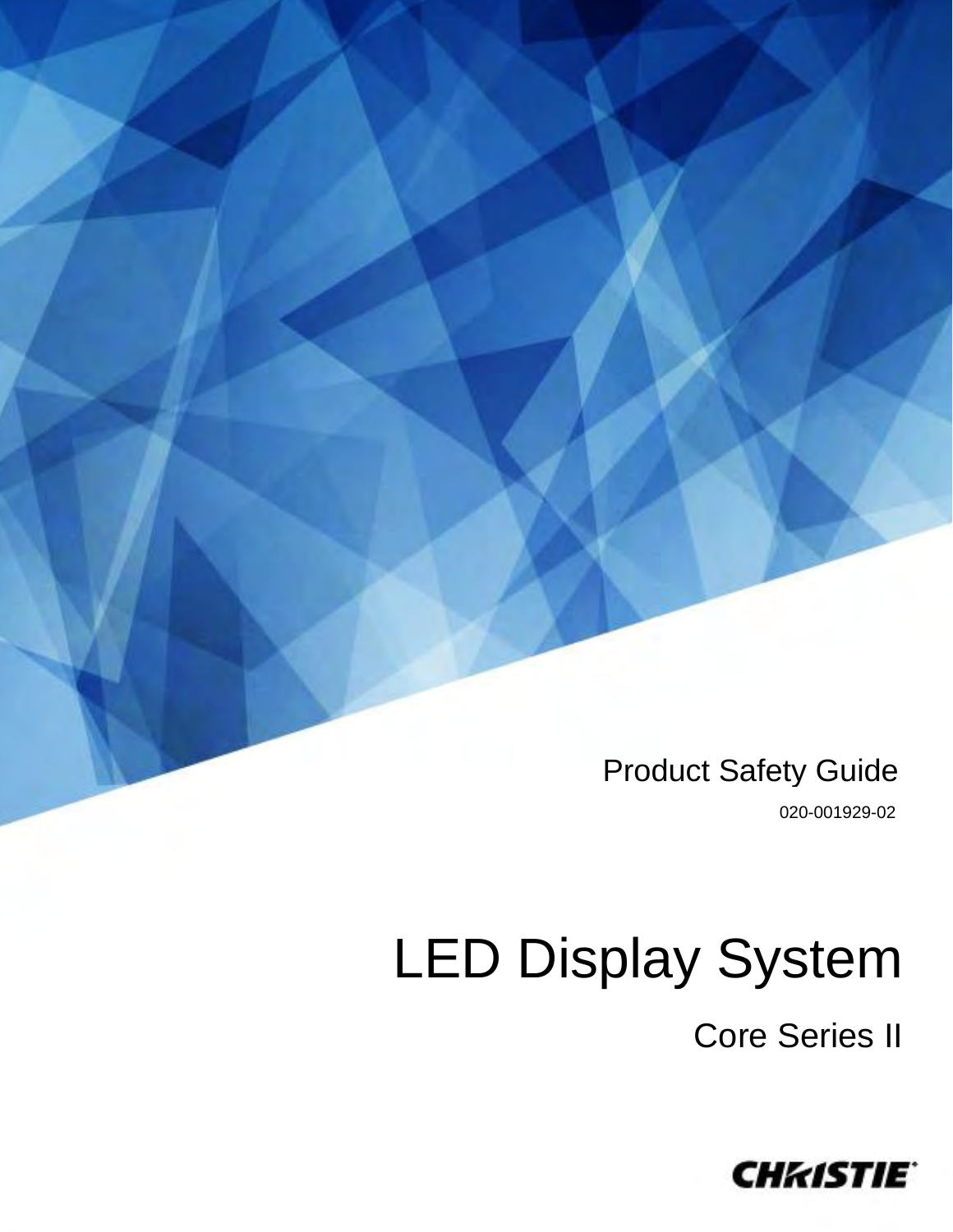# **Important Safety Information**

Read this document carefully before installing or operating Core Series II. Store the document in a location close to the product for futurereference.

# **Product documentation**

For installation, setup, and user information, see the product documentation available on the Christie website. Read all instructions before using or servicing this product.

- 1. Access the documentation from the Chrsitie website:
	- Go to this URL: *<http://bit.ly/2qXBAdX>* or *[https://www.christiedigital.com/en-us/digital](https://www.christiedigital.com/en-us/digital-signage/products/led-tiles/core-series)[signage/products/led-tiles/core-series](https://www.christiedigital.com/en-us/digital-signage/products/led-tiles/core-series)*
	- Scan the QR code using a QR code reader app on a smartphone or tablet.



2. On the product page, select the model and switch to the **Downloads** tab.

#### **Related documentation**

Additional information on this product is available in the following documents.

- Core Series II (Internal Power) Safety Guide (P/N: 020- 001929-XX)
- Core Series II Service Manual (P/N: 020-001931-XX)
- E600 User Guide (P/N: 020-102717-XX)

# **Notation**



Danger messages indicate a hazardous situation which, if not avoided, results in death or serious injury.



Warning messages indicate a hazardous situation which, if not avoided, could result in death or serious injury.



Caution messages indicate a hazardous situation which, if not avoided, could result in minor or moderate injury.



Notice messages indicate a hazardous situation which, if not avoided, may result in equipment or property damage.



Information messages provide additional information, emphasize or provide a useful tip.

# **Product labels**

Learn about the labels that may be used on the product. Labels on your product may be yellow or black and white.

#### **General hazards**

Hazard warnings also apply to accessories once they are installed in a Christie product that is connected to power.



To prevent fire or shock hazards, do not expose this product to rain or moisture.

Do not alter the power plug, overload the power outlet, or use it with extension cords.

Do not remove the product enclosure.

Only Christie qualified technicians are authorized to service the product.

#### **Electrical Hazard**



Risk of electric shock.

Do not remove the product enclosure.

Only Christie qualified technicians are authorized to service the product.

# **Important safeguards**

This section provides important safeguards for the product.

Christie product must be installed and serviced by Christieaccredited and qualified technicians.

#### **General safety precautions**



**Warning!** If not avoided, the following could result in death or serious injury.

- Observe all electrostatic precautions. Use a grounded wrist strap and insulated tools when handling, servicing,or cleaning electronic assemblies.
- A minimum of two people or appropriately rated lift equipment is required to safely lift, install, or move the product.
- A certified electrician must be present during installationto ensure the installation meets the local electrical code.
- Motors and fans may start without warning.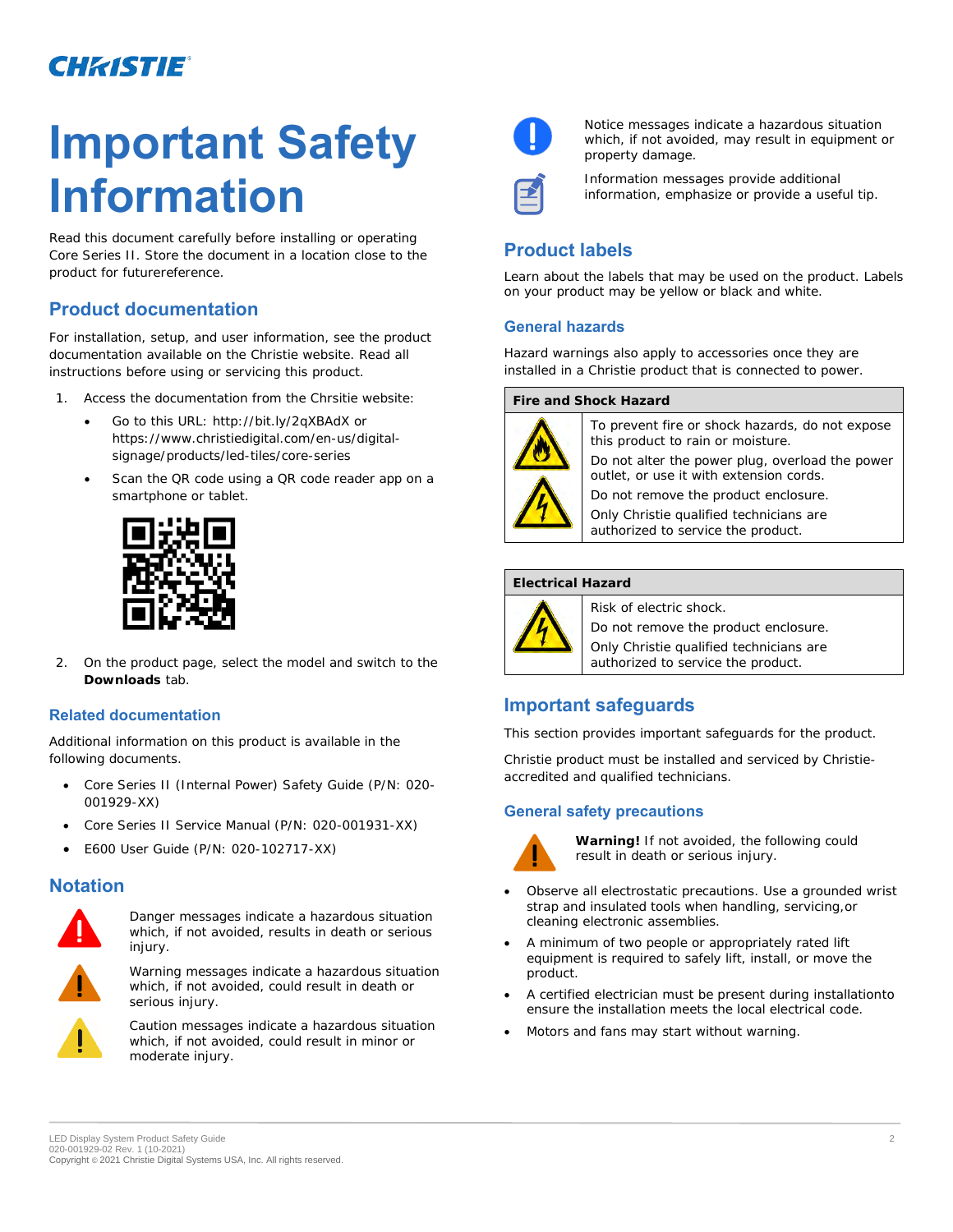

#### **Power safety**

Ensure all power precautions are understood before installing the product.



**Warning!** If not avoided, the following could result in death or serious injury.

- After the replacement of the power supply, hi-pot and ground/earth bond tests must be performed. Only Christie qualified technicians who are familiar with the necessary precautions can perform these tests.
- A certified electrician must be present during installation to ensure the installation meets the local electrical code.
- Always connect the ground or earth first to reduce shock hazard.
- Do not return the current through the ground or earth.
- SHOCK HAZARD! The line cord has a maximum power carrying capability. For the maximum number of tiles that may be connected per daisy chain when connecting to the power supply, refer to the product specifications.
- SHOCK HAZARD! A permanent single-phase connection must be installed between the LED tile system and the AC power supply.
- FIRE AND SHOCK HAZARD! Do not operate the system unless certified power connections, providing the recommended voltage, are used.
- HIGH TOUCH CURRENT HAZARD! To ensure reliable grounding, the power connection must be made by using an industrial plug (pluggable type B), or be provided by a permanent connection.
- A 13-20 A double pole mains circuit breaker, certified for the applicable local regulations, is required. It must be part of the building installation and easily accessible.
- Do not use a wall breaker greater than 20 A. This could result in severe damage to the tile system in the event of a failure.



**Caution!** If not avoided, the following could result in minor or moderate injury.

- SHOCK HAZARD! Only use the AC power cord provided with the product or recommended by Christie.
- TRIP OR FIRE HAZARD! Position all cables where they cannot contact hot surfaces, be pulled, be tripped over, or damaged by persons walking on or objects rolling over the cables.
- FIRE HAZARD! Do not use a power cord, harness, or cable that appears damaged.
- FIRE OR SHOCK HAZARD! Do not overload power outlets and extension cords.
- Only Christie qualified technicians are permitted to open product enclosures.

### **Power requirements**

#### **Input ratings and power consumption for LED tiles**

| Models      | Input ratings                                                                                                                                                                                                               |
|-------------|-----------------------------------------------------------------------------------------------------------------------------------------------------------------------------------------------------------------------------|
| LED009-C2-I | 100-120 V~, 50/60 Hz, 2.4 A (Maximum:<br>٠<br>10 A, maximum of 4 tiles)<br>200-240 V~, 50/60 Hz, 1.2 A (Maximum:<br>$\bullet$<br>10 A, maximum of 8 tiles)<br>Typical: 78 W per panel, Maximum: 235 W<br>per panel          |
| LED012-C2-I | 100-120 V~, 50/60 Hz, 1.8 A (Maximum:<br>$\bullet$<br>10 A, maximum of 5 tiles)<br>200-240 V~, 50/60 Hz, 0.9 A (Maximum:<br>$\bullet$<br>10 A, maximum of 10 tiles)<br>Typical: 61 W per panel, Maximum: 182 W<br>per panel |
| LED015-C2-I | 100-120 V~, 50/60 Hz, 1.8 A (Maximum:<br>$\bullet$<br>10 A, maximum of 5 tiles)<br>200-240 V~, 50/60 Hz, 0.9 A (Maximum:<br>$\bullet$<br>10 A, maximum of 10 tiles)<br>Typical: 59 W per panel, Maximum: 176 W<br>per panel |
| LED018-C2-I | 100-120 V~, 50/60 Hz, 1.8 A (Maximum:<br>٠<br>10 A, maximum of 5 tiles)<br>200-240 V~, 50/60 Hz, 0.9 A (Maximum:<br>10 A, maximum of 10 tiles)<br>Typical: 58 W per panel, Maximum: 174 W<br>per panel                      |
| LED025-C2-I | 100-120 V~, 50/60 Hz, 1.0 A (Maximum:<br>10 A, maximum of 9 tiles)<br>200-240 V~, 50/60 Hz, 0.5 A (Maximum:<br>10 A, maximum of 18 tiles)<br>Typical: 32 W per panel, Maximum: 97 W<br>per panel                            |

**Input rating for the controller**

| Controller | Input rating                          |
|------------|---------------------------------------|
| F510       | 100-250 V~, 50/60 Hz, 1.5 A, 75 watts |
| F600       | 100-240 V~, 50/60 Hz, 1.5 A, 75 watts |

# **Technical support**

- North and South America: +1-800-221-8025 or Support.Americas@christiedigital.com
- Europe, Middle East, and Africa:  $+44$  (0) 1189 778111 or Support.EMEA@christiedigital.com
- Asia Pacific:
	- Australia:  $+61$  (0)7 3624 4888 or tech-Australia@christiedigital.com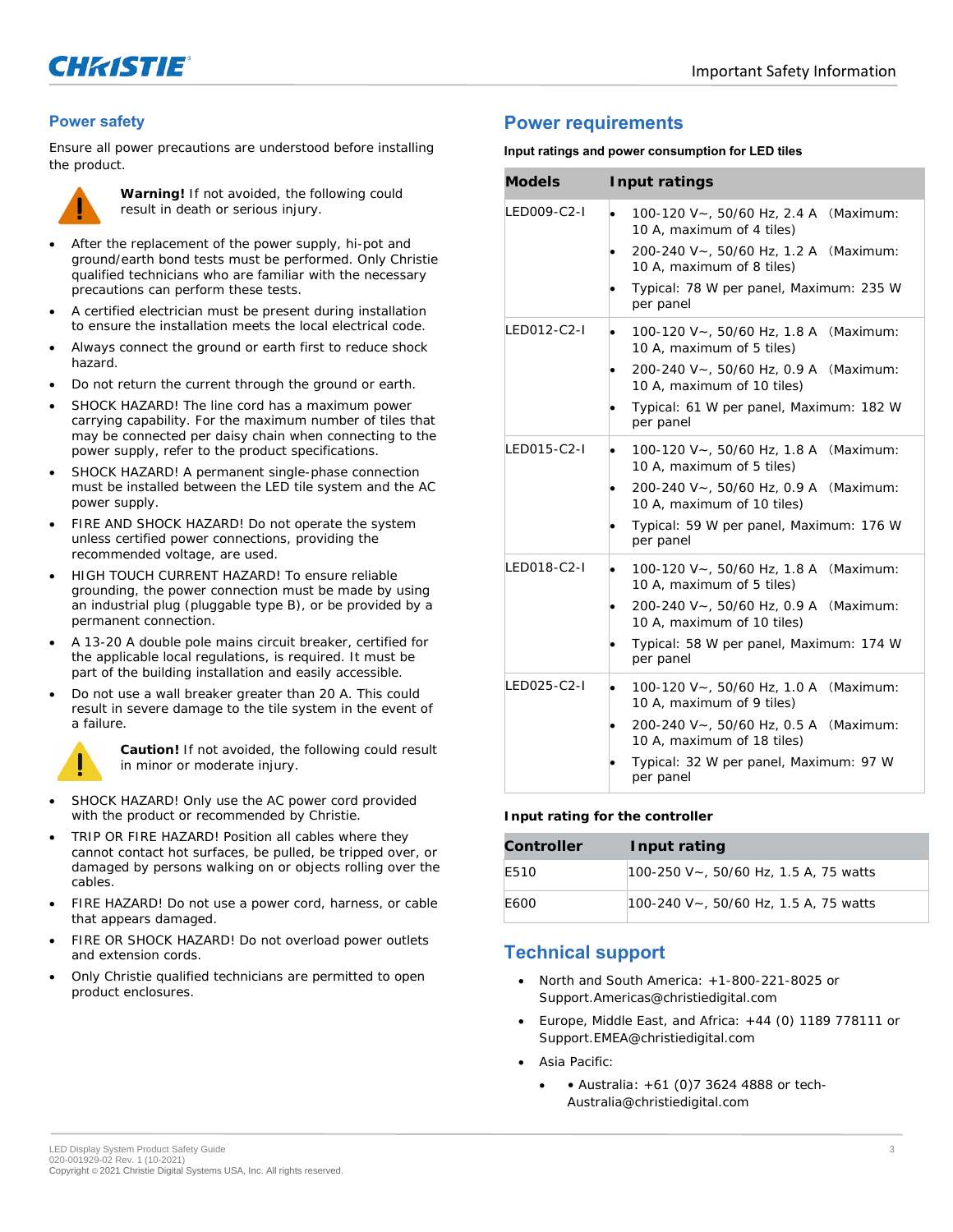



- • China: +86 10 6561 0240 or techsupportChina@christiedigital.com
- • India: +91 (80) 6708 9999 or tech-India@christiedigital.com
- • Japan: 81-3-3599-7481
- • Singapore: +65 6877-8737 or tech-Singapore@christiedigital.com
- • South Korea: +82 2 702 1601 or tech-Korea@christiedigital.com
- Christie Professional Services: +1-800-550-3061 or NOC@christiedigital.com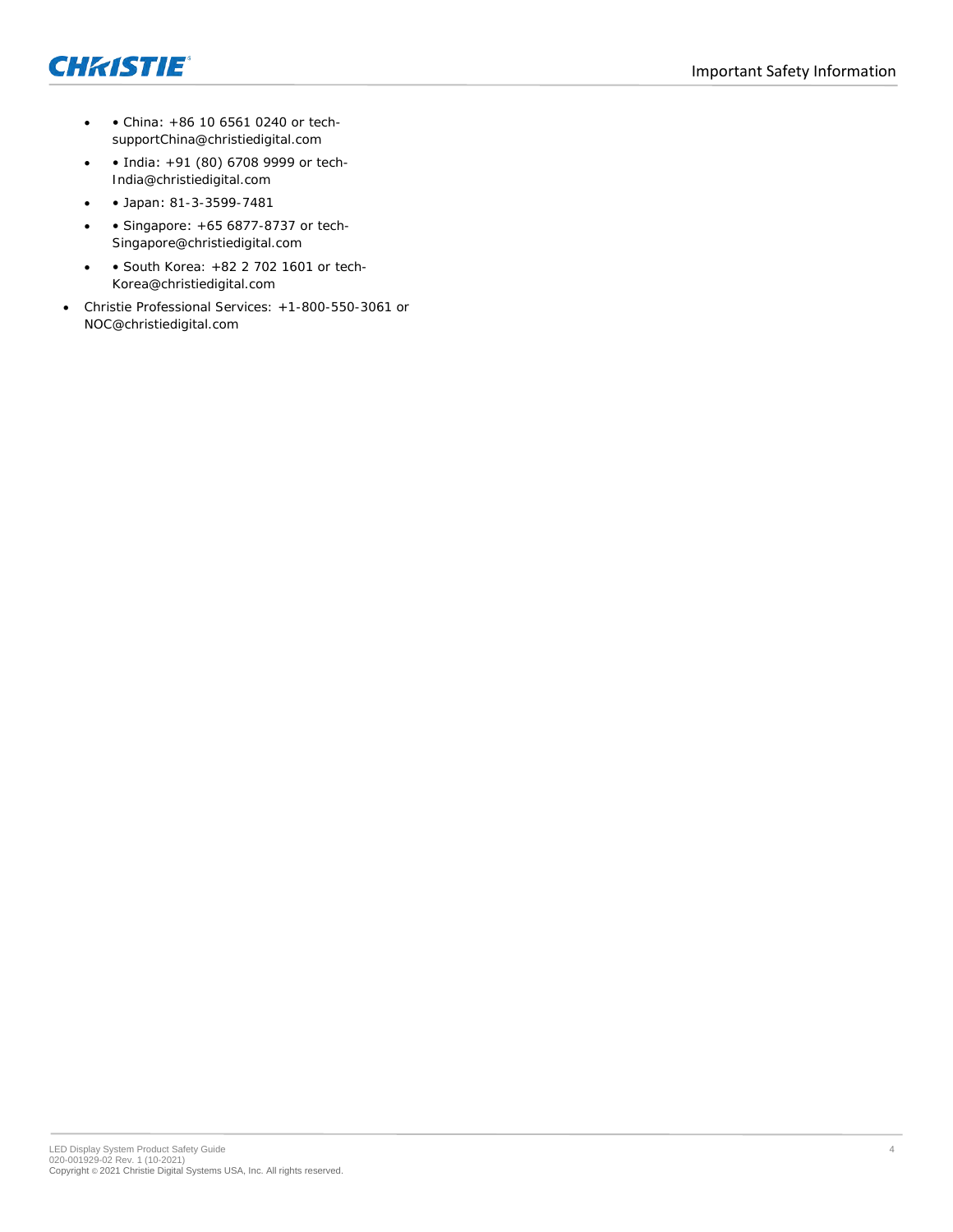# **Ważne informacje na temat bezpieczeństwa**

Przed zainstalowaniem i uruchomieniem urządzenia Core Series II przeczytaj uważnie ten dokument. Przechowuj dokument w pobliżu urządzenia, aby można było korzystać z niego w przyszłości.

# **Dokumentacja produktu**

Aby uzyskać informacje dotyczące instalacji, konfigurowania i użytkowania urządzenia, zapoznaj się z dokumentacją produktu dostępną na stronie WWW firmy Christie. Przeczytaj wszystkie instrukcje, zanim rozpoczniesz użytkowanie lub serwisowanie produktu.

- 1. Pobierz dokumentację ze strony internetowej firmy Christie:
	- *Przejdź do strony: <http://bit.ly/2qXBAdX>* lub *[https://www.christiedigital.com/en-us/digital](https://www.christiedigital.com/en-us/digital-signage/)[signage/](https://www.christiedigital.com/en-us/digital-signage/)[products/led-tiles/core-series](https://www.christiedigital.com/en-us/digital-signage/products/led-tiles/core-series)*
	- Zeskanuj kod QR za pomocą aplikacji do skanowania kodów QR na smartfonie lub na tablecie.



2. Na stronie produktu wybierz model i przejdź na karty **Downloads (Pobieranie)**.

#### **Powiązane dokumenty**

#### Dodatkowe informacje dotyczące produktu można znaleźć w następujących dokumentach

- Core Series II (Internal Power) Safety Guide (P/N: 020- 001929-XX)
- Core Series II Service Manual (P/N: 020-001931-XX)
- E600 User Guide (P/N: 020-102717-XX)

# **Oznaczenia**

Zapoznaj się z symbolami zagrożeń i z symbolami informacji używanymi w dokumentacja produktu.



Informacje o niebezpieczeństwie ostrzegają o sytuacjach, które, o ile nie zostaną wyeliminowane, spowodują śmierć lub poważne obrażenia ciała.



Komunikaty ostrzegawcze informują o sytuacjach, które, o ile nie zostaną wyeliminowane, mogą spowodować śmierć lub poważne obrażenia ciała.



Wskazuje na sytuację niebezpieczną, która, o ile nie zostanie wyeliminowana, może spowodować niewielkie lub umiarkowane obrażenia ciała.



Wskazuje na sytuację niebezpieczną, która, o ile nie zostanie wyeliminowania, może spowodować uszkodzenia sprzętu lub mienia.



Komunikaty informacyjne dostarczają dodatkowych informacji, podkreślają ważne informacje lub podają użyteczne porady.

# **Oznaczenia na produkcie**

Ta sekcja zawiera informacje o oznaczeniach, które może być naniesione na produkcie. Oznaczenia na produkcie mogą być żółte lub czarne i białe.

### **Zagrożenia ogólne**

Ostrzeżenia o zagrożeniach dotyczą również akcesoriów, gdy są one zainstalowane w urządzeniu Christie podłączonym do zasilania.

#### **Zagrożenie pożarem i porażeniem prądem elektrycznym**



Aby uniknąć zagrożenia pożarem lub porażeniem prądem elektrycznym, nie wystawiaj urządzenia nadziałanie deszczu lub wilgoci..

Nie modyfikuj wtyczki ani gniazda zasilania, nie przeciążaj gniazda zasilania i nie używaj przedłużaczy.

Nie demontuj obudowy urządzenia.

Do serwisowania produktu sa uprawnieni wyłączniewykwalifikowani technicy firmy Christie.

#### **Zagrożenie elektryczne**



Ryzyko porażenia prądem elektrycznym. Nie demontuj obudowy urządzenia.

Do serwisowania produktu są uprawnieni wyłączniewykwalifikowani technicy firmy Christie.

# **Ważne środki ochronne**

Aby zapobiec obrażeniom ciała i chronić urządzenie przed uszkodzeniami, przeczytaj poniższe informacje o środkach ostrożności i przestrzegaj ich.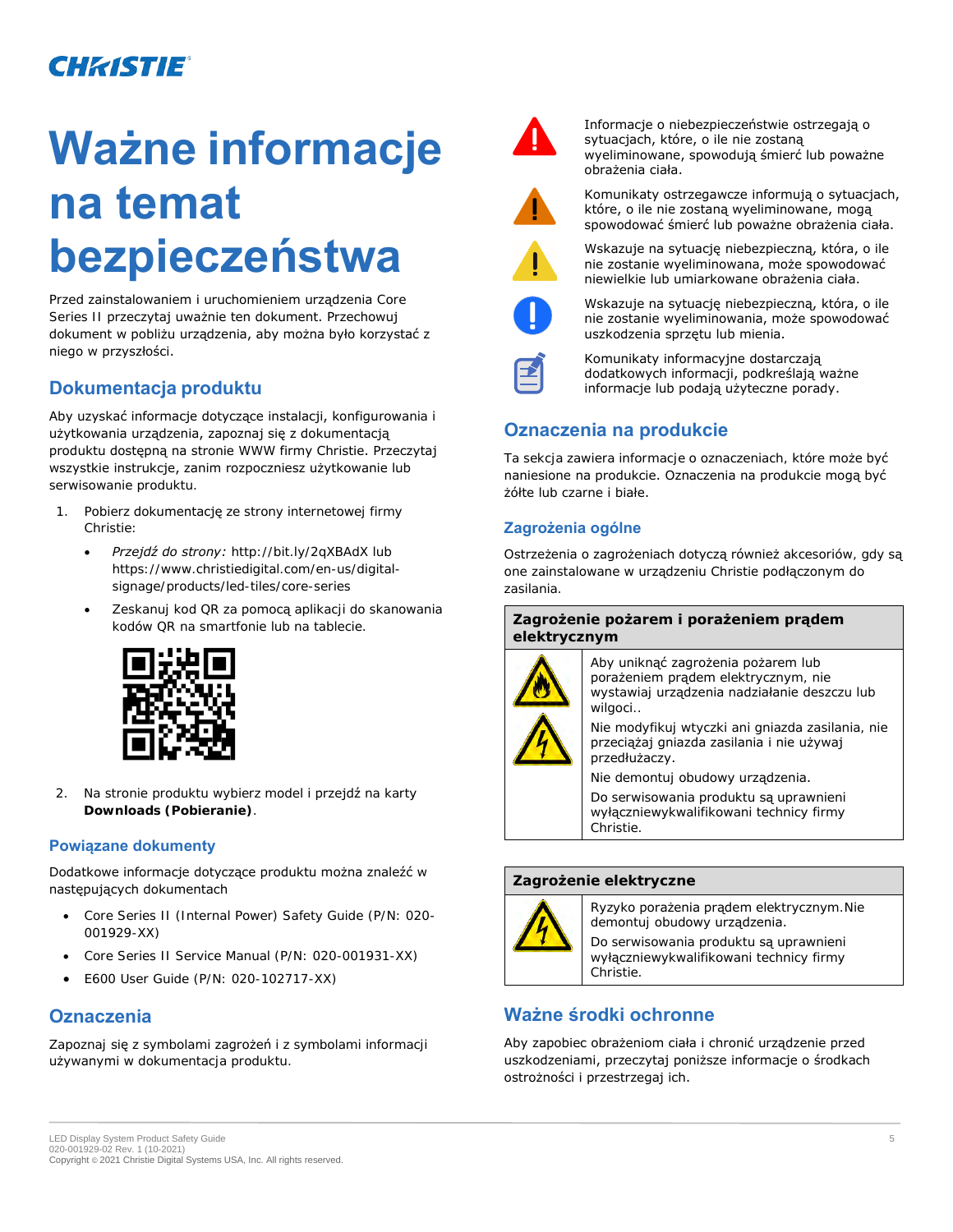#### **Ogólne zalecenia dotyczące bezpieczeństwa**



**Ostrzeżenie!** Nieprzestrzeganie poniższych zaleceńmoże spowodować śmierć lub poważne obrażenia ciała.

- Zachowuj wszystkie środki ostrożności związane z zapobieganiem wyładowaniom elektrostatycznym. Przy pracy z podzespołami elektronicznymi i podczas ich serwisowania lub czyszczenia używaj uziemionych opasek na nadgarstki oraz izolowanych narzędzi.
- Do bezpiecznego podnoszenia, instalowania lub przenoszenia produkt są wymagane co najmniej dwie osoby lub urządzenie dźwigowe o odpowiednim udźwigu.
- Aby zagwarantować spełnianie przez instalację lokalnych przepisów elektrycznych, podczas instalacji musi być obecny elektryk z uprawnieniami.
- Silniki i wentylatory mogą uruchomić się bez ostrzeżenia.

#### **Środki ostrożności dotyczące zasilania prądem elektrycznym**

Przed instalacją produktu upewnij się, że rozumiesz wszystkie środki ostrożności dotyczące zasilania prądem elektrycznym.



**Ostrzeżenie!** Nieprzestrzeganie poniższych zaleceńmoże spowodować śmierć lub poważne obrażenia ciała.

- Po wymianie zasilacza testy wytrzymałości dielektrycznej (HiPot) i uziemienia/masy należy powtórzyć. Te testy mogą przeprowadzać tylko wykwalifikowani technicy firmy Christie, którzy są zaznajomieni z wymaganymi środkami ostrożności.
- Aby zagwarantować spełnianie przez instalację lokalnych przepisów elektrycznych, podczas instalacji musi być obecny elektryk z uprawnieniami.
- Zawsze wykonuj najpierw połączenie z uziemieniem, aby zmniejszyć zagrożenie porażeniem prądem elektrycznym.
- Nie odprowadzaj prądu przez masę lub uziemienie.
- ZAGROŻENIE PORAŻENIEM PRADEM ELEKTRYCZNYM! Przewód ma maksymalną zdolność przenoszenia energii elektrycznej. Informacje o maksymalnej liczbie modułów, które można połączyć szeregowo są podane w danych technicznych produktu.
- ZAGROŻENIE PORAŻENIEM PRĄDEM ELEKTRYCZNYM! Między systemem modułów LED i źródłem zasilania prądem przemiennym musi być wykonane stałe przyłączenie jednofazowe.
- ZAGROŻENIE POŻAREM I PORAŻENIEM PRĄDEM ELEKTRYCZNYM!! Nie uruchamiaj systemu, jeżeli nie są wykonane certyfikowane przyłączenia zasilania zapewniające zalecane napięcie.
- NIEBEZPIECZNA GRANICA SAMOUWOLNIENIA! Aby zapewnić niezawodne uziemienie, przyłączenie zasilania musi być wykonane przy użyciu wtyczki przemysłowej (wtyczka typu B) lub wykonane jako stałe połączenie.
- Jest wymagany dwubiegunowy wyłącznik automatyczny 13-20 A z atestem zgodny z obowiązującymi przepisami lokalnymi. Musi on być zamontowany w instalacji elektrycznej budynku i być łatwo dostępny.

• Nie używaj wyłączników samoczynnych o prądzie zadziałania większym niż 20 A. W przypadku awarii możeto spowodować poważne uszkodzenie systemu modułów.



**Uwaga!** Nieprzestrzeganie poniższych zaleceń możespowodować lekkie lub umiarkowane obrażenia ciała.

- ZAGROŻENIE PORAŻENIEM PRĄDEM ELEKTRYCZNYM! Należy używać wyłącznie przewodów zasilających dostarczonych z produktem lub zalecanych przez firmę Christie.
- ZAGROŻENIE UPADKIEM LUB POŻAREM! Wszystkie kable należy umieścić tak, by nie mogły stykać się z gorącymi powierzchniami, być pociągnięte, grozić potknięciem lub mogły być uszkodzone przez przechodzące po nich osoby lub przejeżdżający sprzęt.
- ZAGROŻENIE POŻAREM! Nie używaj przewodów zasilających noszących ślady uszkodzeń.
- ZAGROŻENIE POŻAREM LUB PORAŻENIEM PRĄDEM ELEKTRYCZNYM!! Nie przeciążaj gniazdek elektrycznychani przedłużaczy.
- Obudowy produktu mogą otwierać tylko wykwalifikowani technicy firmy Christie.

# **Wymagania dotyczące zasilania**

#### **Wejściowe wartości znamionowe i pobór mocy dla modułów LED**

| Modele             | Wejściowe wartości znamionowe                                       |
|--------------------|---------------------------------------------------------------------|
| LED009-C2-I        | 100-120 V~, 50/60 Hz, 2.4 A (maks. 10 A,<br>maksymalnie 4 modułów)  |
|                    | 200-240 V~, 50/60 Hz, 1.2 A (maks. 10 A,<br>maksymalnie 8 modułów)  |
|                    | Typowo: 78 W na panel, maks. 235 W na<br>panel                      |
| <b>IFD012-C2-L</b> | 100-120 V~, 50/60 Hz, 1.8 A (maks. 10 A,<br>maksymalnie 5 modułów)  |
|                    | 200-240 V~, 50/60 Hz, 0.9 A (maks. 10 A,<br>maksymalnie 10 modułów) |
|                    | Typowo: 61 W na panel, maks. 182 W na<br>panel                      |
| LED015-C2-I        | 100-120 V~, 50/60 Hz, 1.8 A (maks. 10 A,<br>maksymalnie 5 modułów)  |
|                    | 200-240 V~, 50/60 Hz, 0.9 A (maks. 10 A,<br>maksymalnie 10 modułów) |
|                    | Typowo: 59 W na panel, maks. 176 W na<br>panel                      |
| LED018-C2-I        | 100-120 V~, 50/60 Hz, 1.8 A (maks. 10 A,<br>maksymalnie 5 modułów)  |
|                    | 200-240 V~, 50/60 Hz, 0.9 A (maks. 10 A,<br>maksymalnie 10 modułów) |
|                    | Typowo: 58 W na panel, maks. 176 W na<br>panel                      |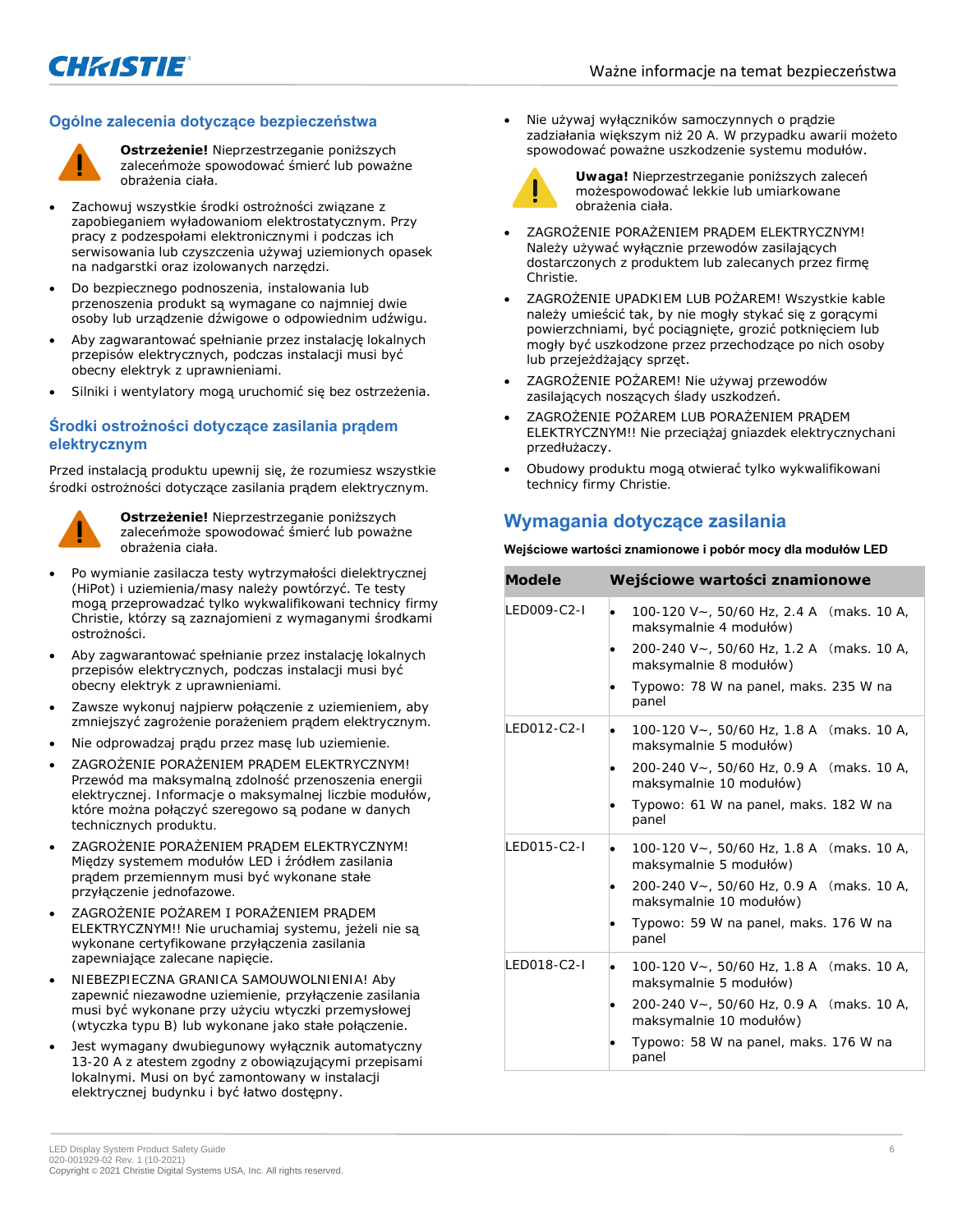

| I FD025-C2-L | 100-120 V $\sim$ , 50/60 Hz, 1.0 A (maks. 10 A,<br>maksymalnie 9 modułów) |  |
|--------------|---------------------------------------------------------------------------|--|
|              | 200-240 V~, 50/60 Hz, 0.5 A (maks. 10 A,<br>maksymalnie 18 modułów)       |  |
|              | • Typowo: 32 W na panel, maks. 97 W na<br>panel                           |  |

**Znamionowe parametry wejściowe dla kontrolera**

| Kontrolera | Znamionowe parametry wejściowe       |
|------------|--------------------------------------|
| F510       | $100-250$ V ~, 50/60 Hz, 1.5 A, 75 W |
| F600       | 100-240 V~, 50/60 Hz, 1.5 A, 75 W    |

## **Pomoc techniczna**

Pomoc techniczną dla produktów firmy Christie dla przedsiębiorstw można uzyskać pod podanymi poniżej numerami

- Ameryka Północna i Południowa: +1-800-221-8025 lub Support.Americas@christiedigital.com
- Europa, Bliski Wschód i Afryka: +44 (0) 1189 778111 lub Support.EMEA@christiedigital.com
- Azja i Pacyfik: (*support.apac@christiedigital.com*)
	- $\bullet$  Australia:  $+61$  (0)7 3624 4888 lub tech-Australia@christiedigital.com
	- • Chiny: +86 10 6561 0240 lub techsupportChina@christiedigital.com
	- • Indie: +91 (80) 6708 9999 lub tech-India@christiedigital.com
	- • Japonia: 81-3-3599-7481
	- Singapur: +65 6877-8737 lub tech-Singapore@christiedigital.com
	- • Korea Południowa: +82 2 702 1601 lub tech-Korea@christiedigital.com
- Christie Professional Services: +1-800-550-3061 lub NOC@christiedigital.com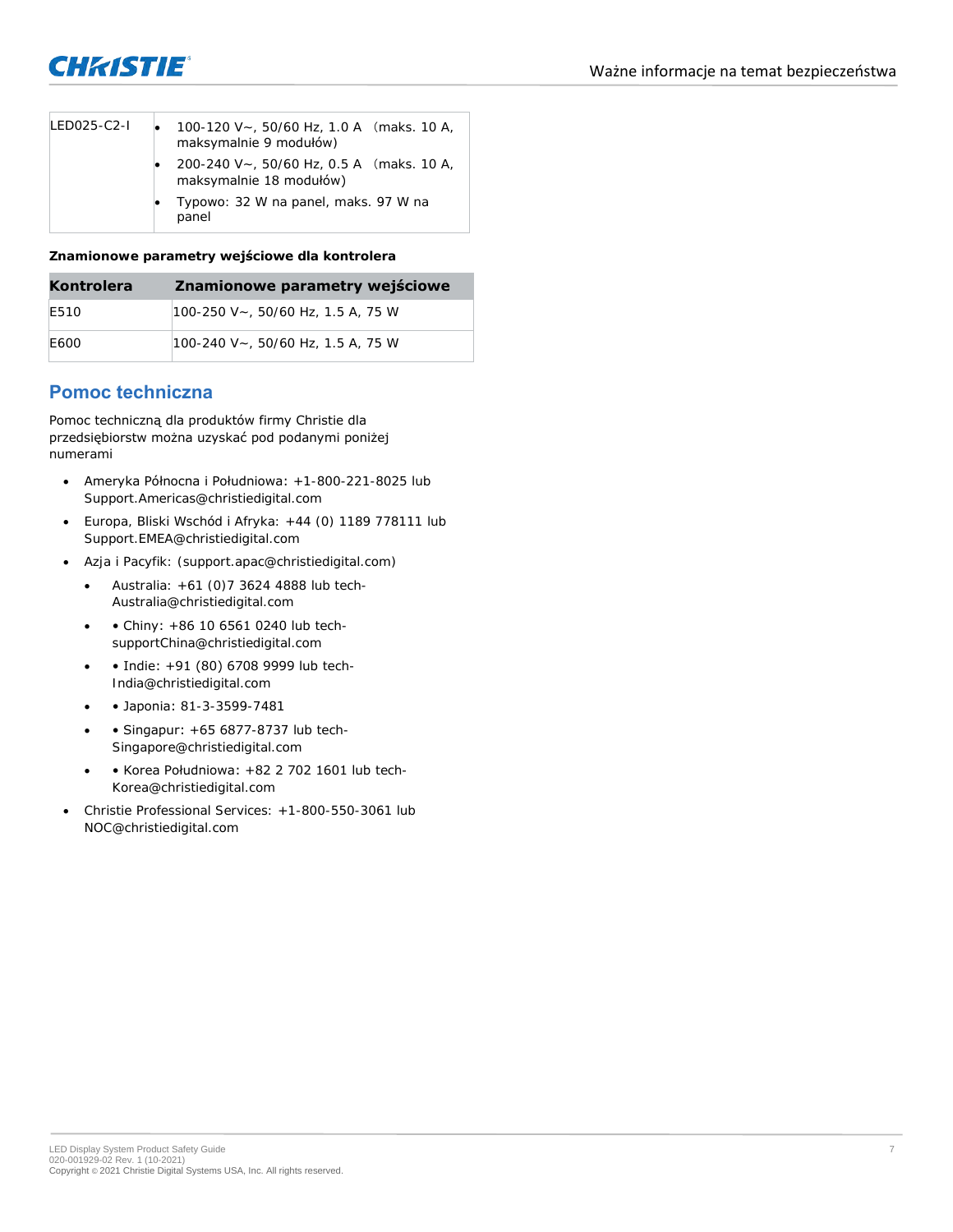# **Informazioni di sicurezza importanti**

Leggere attentamente questo documento prima di installare o utilizzare Core Series II. Conservare il documento vicino al prodotto per eventuali consultazioni future.

# **Documentazione del prodotto**

Per informazioni su installazione, configurazione e uso, consultare la documentazione disponibile sul sito Web Christie. Leggere tutte le istruzioni prima dell'uso o della manutenzione diquesto prodotto.

- 1. Accedere alla documentazione sul sito Web di Christie Christie:
- *Visitare questo*: *<http://bit.ly/2qXBAdX>* or *[https://www.christiedigital.com/en-us/digital](https://www.christiedigital.com/en-us/digital-signage/products/led-tiles/core-series)[signage/products/led-tiles/core-series](https://www.christiedigital.com/en-us/digital-signage/products/led-tiles/core-series)*
- Leggere il codice QR utilizzando un'app apposita su unosmartphone o un tablet.



2. Nella pagina dei prodotti, selezionare il modello e passare alla scheda **Downloads**.

#### **Documentazione correlata**

Ulteriori informazioni su questo prodotto sono disponibili nella seguente documentazione

- Core Series II (Internal Power) Safety Guide (P/N: 020- 001929-XX)
- Core Series II Service Manual (P/N: 020-001931-XX)
- E600 User Guide (P/N: 020-102717-XX)

# **Annotazioni**

Informazioni sul significato dei simboli di pericolo e informativi utilizzati nella documentazione relativa al prodotto.



I messaggi di pericolo indicano situazioni di rischio che, se non evitate, possono causare lesioni gravi oletali.



I messaggi di avvertenza indicano situazioni di rischio che, se non evitate, potrebbero causare lesioni gravi o letali.



I messaggi di attenzione indicano situazioni di rischio che, se non evitate, potrebbero causare lesioni lievi o moderate.



I messaggi di notifica indicano situazioni di rischio che, se non evitate, possono causare danni a oggetti o apparecchiature.



I messaggi informativi forniscono informazioni aggiuntive, mettono in risalto informazioni importanti o forniscono suggerimenti utili.

# **Etichette del prodotto**

Informazioni sul significato delle etichette che possono compariresul prodotto. Le etichette possono essere gialle o bianche e nere.

### **Pericoli generici**

Gli avvisi di pericolo valgono anche per gli accessori una volta installati in un prodotto Christie collegato all'alimentazione

#### **Pericolo di incendio e di folgorazione**



Per scongiurare il rischio di incendio o folgorazione, non esporre questo prodotto a pioggia o umidità.

Non modificare la spina di alimentazione, sovraccaricare la presa di alimentazione o utilizzareprolunghe.

Non rimuovere l'involucro del prodotto.

Solo i tecnici qualificati Christie sono autorizzati aeffettuare la manutenzione su questo prodotto.

#### **Pericolo elettrico**



Rischio di folgorazione.

Non rimuovere l'involucro del prodotto.

Solo i tecnici qualificati Christie sono autorizzati aeffettuare la manutenzione su questo prodotto.

# **Importanti precauzioni di sicurezza**

Per evitare infortuni e proteggere il dispositivo da eventuali danni, leggere e rispettare le seguenti precauzioni di sicurezza.

#### **Precauzioni generali di sicurezza**



**Avvertenza!** Se non evitate, le seguenti circostanzepossono causare lesioni gravi o letali.

• Adottare tutte le precauzioni elettrostatiche. Utilizzare un bracciale antistatico con messa a terra e attrezzi isolati elettricamente per manipolare, sottoporre a manutenzione o pulire gruppi elettronici.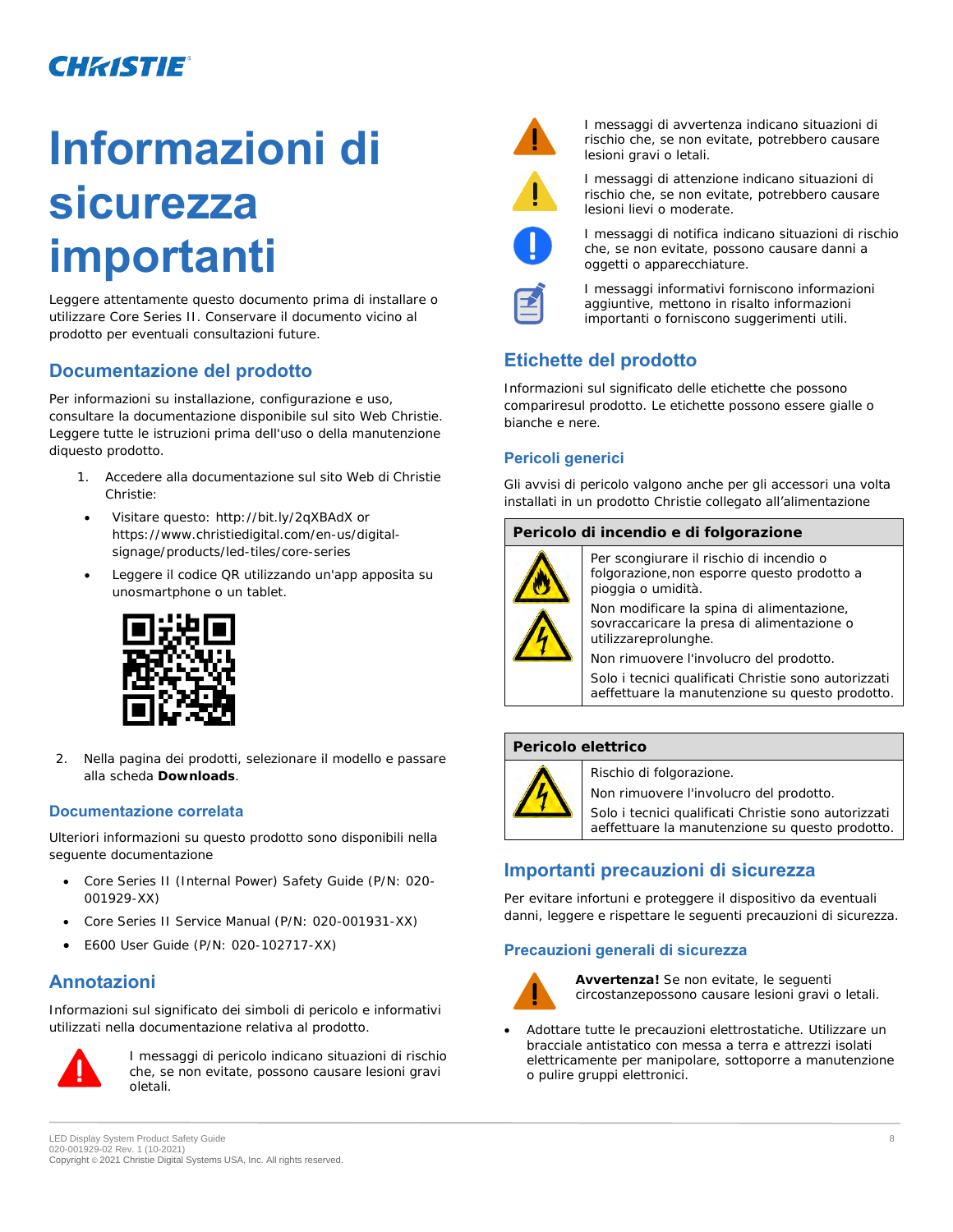

- Sono necessarie almeno due persone o apparecchiaturedi sollevamento adatte per sollevare in sicurezza, installare o movimentare il prodotto.
- Un elettricista certificato deve essere presente durante l'installazione per verificare che sia conforme alle normative elettriche locali
- I motori e le ventole potrebbero avviarsi senza preavviso.

#### **Precauzioni relative all'alimentazione**

Accertarsi di aver ben compreso tutte le precauzioni relative all'alimentazione prima di installare il prodotto.



**Avvertenza!** Se non evitate, le seguenti circostanzepossono causare lesioni gravi o letali.

- Dopo la sostituzione dell'alimentatore, è necessario effettuare alcuni test ad alto potenziale e di continuità di terra/massa. Questi collaudi devono essere eseguiti esclusivamente da tecnici qualificati di Christie consapevoli delle necessarie precauzioni.
- Un elettricista certificato deve essere presente durante l'installazione per verificare che sia conforme alle normative elettriche locali
- Collegare sempre prima il cavo di massa o terra perridurre il rischio di scosse elettriche.
- Non far ritornare la corrente elettrica attraverso il collegamento di terra o massa.
- PERICOLO DI FOLGORAZIONE! Il cavo di alimentazione ha un limite massimo di capacità. Per conoscere il numero massimo di moduli in ciascun collegamento a margherita in fase di connessione all'alimentazione, fareriferimento alle specifiche di prodotto.
- PERICOLO DI FOLGORAZIONE! Occorre installare un collegamento monofase permanente tra il sistema di moduli LED e l'alimentazione CA.
- PERICOLO DI INCENDIO E DI FOLGORAZIONE! Non utilizzare il sistema senza collegamenti di potenza certificati che forniscano la tensione consigliata.
- PERICOLO ALTA CORRENTE! Per garantire una messa a terra affidabile, il collegamento dell'alimentazione deve essere realizzato utilizzando una spina industriale (collegamento di tipo B) o una connessione permanente.
- È necessario un interruttore principale bipolare da 13-20A certificato secondo le normative locali pertinenti. Devefare parte dell'impianto dell'edificio ed essere facilmente accessibile.
- Non utilizzare un interruttore da parete oltre i 20A. Incaso contrario, il sistema di moduli potrebbe danneggiarsi gravemente in caso di guasti.



**Attenzione!** Se non evitate, le seguenti circostanzepossono causare lesioni di lieve o media entità.

- PERICOLO DI FOLGORAZIONE! Utilizzare esclusivamenteil cavo di alimentazione CA fornito con il prodotto o consigliato da Christie.
- PERICOLO DI INCIAMPO E INCENDIO! Posizionare tutti i cavi in modo che non siano d'intralcio e non entrino in

contatto con superfici calde, né possano subire danni se calpestati da persone o schiacciati da oggetti.

- PERICOLO D'INCENDIO! Non utilizzare un cavo di alimentazione che presenta segni di danneggiamento.
- PERICOLO DI INCENDIO O FOLGORAZIONE! Non sovraccaricare le prese di alimentazione e le prolunghe.
- L'apertura degli involucri del prodotto è consentita esclusivamente a tecnici Christie qualificati.

# **Requisiti di alimentazione**

**Valori nominali di ingresso e consumo energetico per i moduli LED**

| Modelli     | Valori nominali in ingresso                                                                                                                                                                                     |
|-------------|-----------------------------------------------------------------------------------------------------------------------------------------------------------------------------------------------------------------|
| LED009-C2-I | 100-120 V~, 50/60 Hz, 2.4 A (massimo: 10<br>٠<br>A, massimo 4 moduli<br>200-240 V~, 50/60 Hz, 1.2 A (massimo: 10<br>$\bullet$<br>A, massimo 8 moduli)<br>Tipico: 78 W per pannello, Massimo: 235 W a<br>panello |
| LED012-C2-I | 100-120 V~, 50/60 Hz, 1.8 A (massimo: 10<br>٠<br>A, massimo 5 moduli                                                                                                                                            |
|             | 200-240 V~, 50/60 Hz, 0.9 A (massimo: 10<br>$\bullet$<br>A, massimo 10 moduli)                                                                                                                                  |
|             | Tipico: 61 W per pannello, Massimo: 182 W a<br>$\bullet$<br>panello                                                                                                                                             |
| LED015-C2-I | 100-120 V~, 50/60 Hz, 1.8 A (massimo: 10<br>٠<br>A, massimo 5 moduli                                                                                                                                            |
|             | 200-240 V~, 50/60 Hz, 0.9 A (massimo: 10<br>$\bullet$<br>A, massimo 10 moduli)                                                                                                                                  |
|             | Tipico: 59 W per pannello, Massimo: 176 Wa<br>panello                                                                                                                                                           |
| LED018-C2-I | 100-120 V~, 50/60 Hz, 1.8 A (massimo: 10<br>$\bullet$<br>A. massimo 5 moduli                                                                                                                                    |
|             | 200-240 V~, 50/60 Hz, 0.9 A (massimo: 10<br>٠<br>A, massimo 10 moduli)                                                                                                                                          |
|             | Tipico: 58 W per pannello, Massimo: 174 W a<br>panello                                                                                                                                                          |
| LED025-C2-I | 100-120 V~, 50/60 Hz, 1.0 A (massimo: 10<br>$\bullet$<br>A, massimo 9 moduli                                                                                                                                    |
|             | 200-240 V~, 50/60 Hz, 0.5 A (massimo: 10<br>A, massimo 18 moduli)                                                                                                                                               |
|             | Tipico: 32 W per pannello, Massimo: 97 W a<br>panello                                                                                                                                                           |

**Valore nominale di ingresso per il controller**

| Controller | Ingresso nominale                 |
|------------|-----------------------------------|
| F510       | 100-250 V~, 50/60 Hz, 1.5 A, 75 W |
| F600       | 100-240 V~, 50/60 Hz, 1.5 A, 75 W |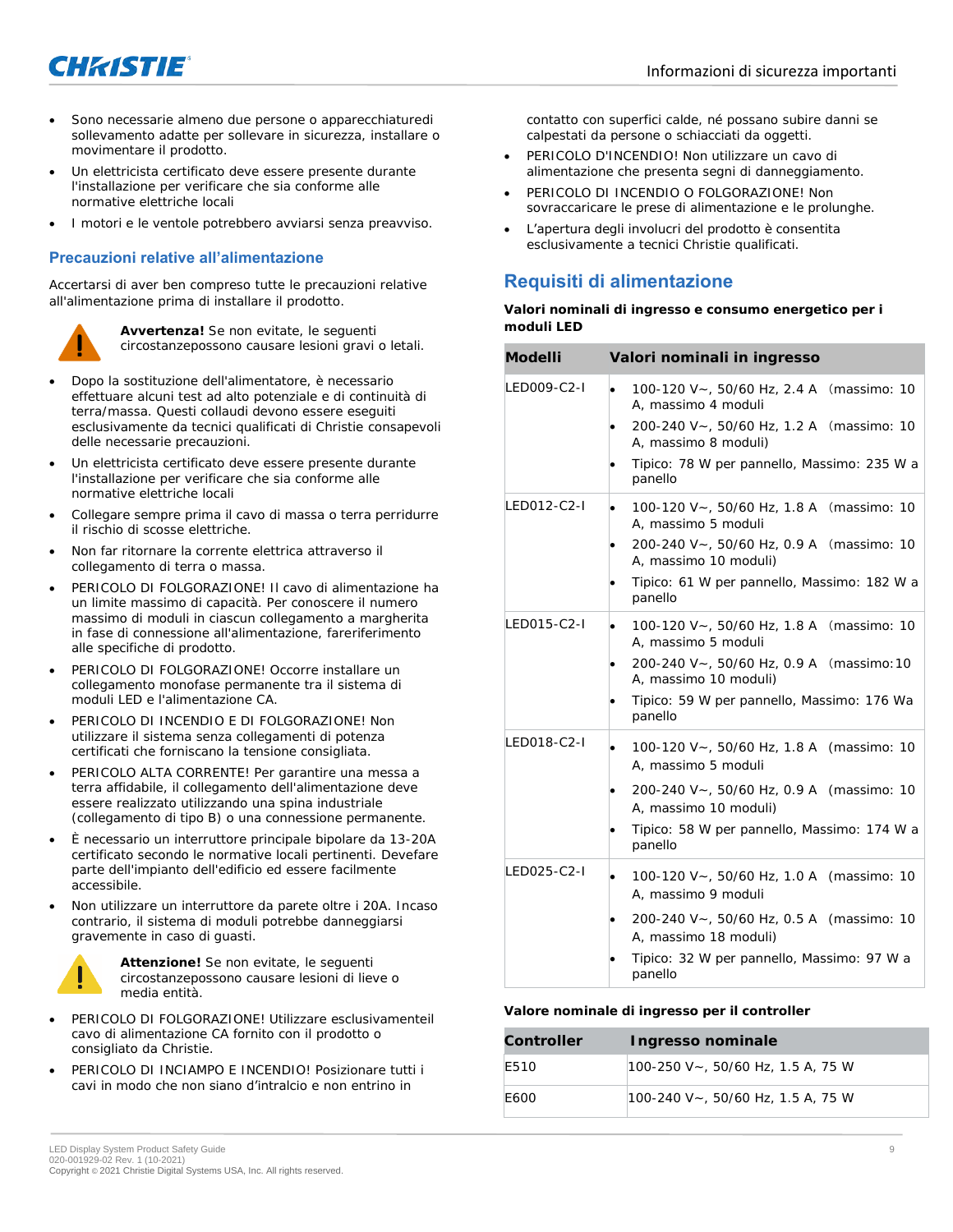



# **Supporto tecnico**

L'assistenza tecnica per i prodotti Christie Enterprise è disponibile presso:

- Nord e Sud America: +1-800-221-8025 o *Support.Americas@christiedigital.com*
- Europa, Medio Oriente e Africa: +44 (0) 1189 778111 o *Support.EMEA@christiedigital.com*
- Asia Pacifico (*support.apac@christiedigital.com*):
	- Australia: +61 (0)7 3624 4888 o *tech-Australia@christiedigital.com*
	- Cina: +86 10 6561 0240 o *techsupportChina@christiedigital.com*
	- India: +91 (80) 6708 9999 o *tech-India@christiedigital.com*
	- Giappone: 81-3-3599-7481
	- Singapore: +65 6877-8737 o *tech-Singapore@christiedigital.com*
	- Corea del Sud: +82 2 702 1601 o *tech-Korea@christiedigital.com*
- Christie Servizi professionali: +1-800-550-3061 o *NOC@christiedigital.com*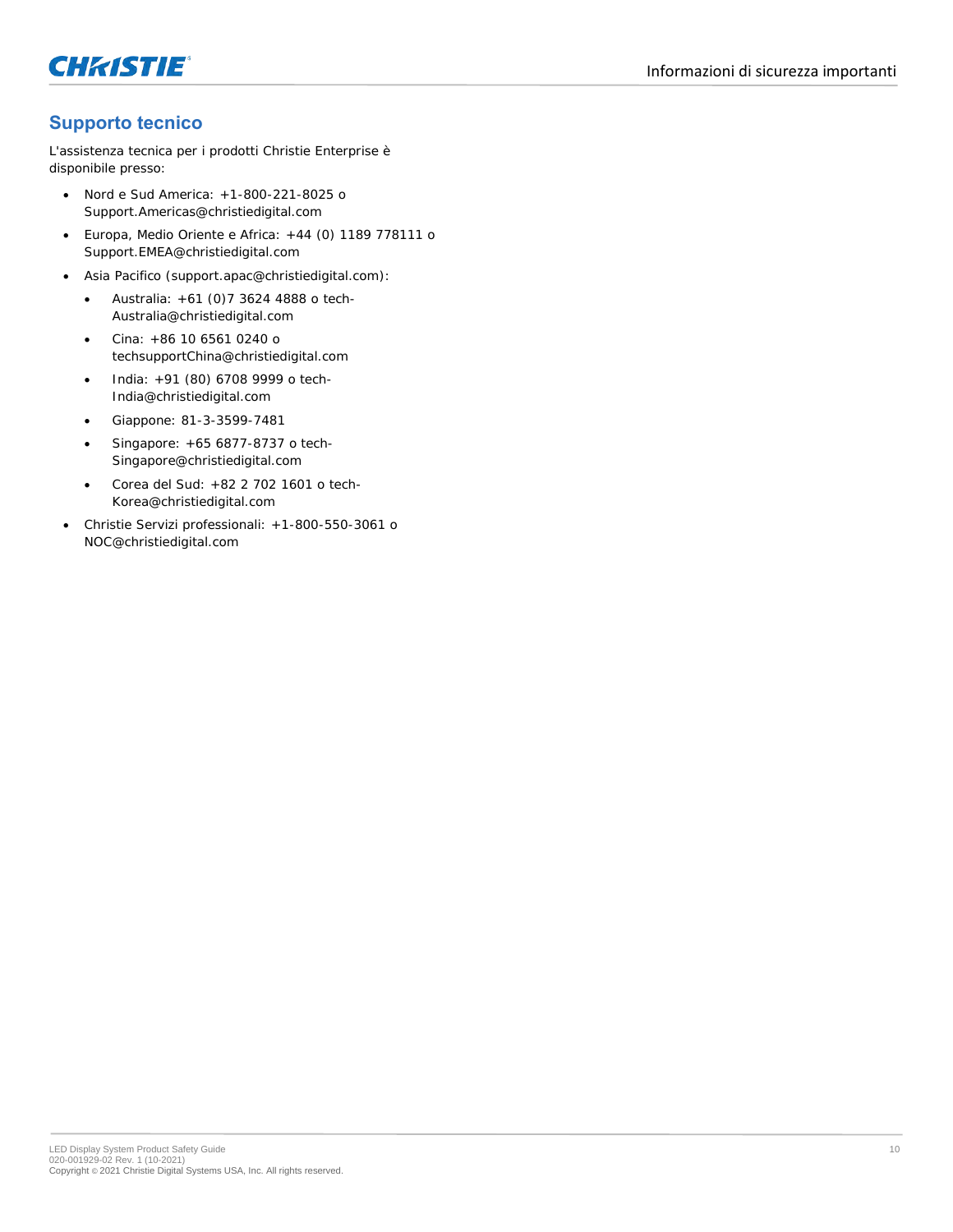# **Informations importantes relatives à la sécurité**

Lisez attentivement ce document avant d'installer ou d'utiliser Core Series II. Rangez le document à proximité du produit pour vous y référer ultérieurement.

# **Documentation du produit**

Pour des informations relatives à l'installation, à la configurationet à l'utilisation, consultez la documentation du produit disponible sur le site Web de Christie. Lisez l'intégralité des instructions avant d'utiliser ce produit ou d'effectuer une quelconque intervention.

- 1. Accédez à la documentation depuis le site Web de Christie:
	- *Accédez à cette adresse*: *<http://bit.ly/2qXBAdX>* ou *[https://www.christiedigital.com/en-us/digital](https://www.christiedigital.com/en-us/digital-signage/products/led-tiles/core-series)[signage/products/led-tiles/core-series](https://www.christiedigital.com/en-us/digital-signage/products/led-tiles/core-series)*
	- Scannez le code QR à l'aide d'une application de lecture de code QR installée sur un smartphone ou unetablette.



2. Sur la page du produit, sélectionnez le modèle et basculez ensuite vers l'onglet **Downloads (Téléchargements)**.

#### **Documentation connexe**

Vous trouverez des informations supplémentaires sur ce produit dans les documents suivants.

- Core Series II (Internal Power) Safety Guide (P/N: 020- 001929-XX)
- Core Series II Service Manual (P/N: 020-001931-XX)
- E600 User Guide (P/N: 020-102717-XX)

# **Notation**

Cette section décrit les symboles de risque et d'information utilisés dans la documentation du produit.



Les messages de danger correspondent à une situation dangereuse qui, si elle n'est pas évitée, provoque des blessures graves, voire mortelles.



Les messages d'avertissement correspondent à une situation dangereuse qui, si elle n'est pas évitée, pourrait provoquer des blessures graves, voire mortelles.



Les messages Attention signalent une situation dangereuse qui, si elle n'est pas évitée, pourrait provoquer des blessures mineures ou modérées.



Les messages Mise en garde signalent une situation dangereuse qui, si elle n'est pas évitée, peut entraîner des dommages matériels.



Les messages d'information donnent des indications supplémentaires, prodiguent un conseil ou mettent l'accent sur une astuce.

# **Étiquettes du produit**

Cette section décrit les étiquettes qui peuvent être utilisées sur le produit. Les étiquettes apposées sur votre produit peuvent être jaunes ou noires et blanches.

### **Risques généraux**

Les avertissements de danger s'appliquent aussi aux accessoiresune fois qu'ils sont installés dans un produit Christie qui est raccordé à l'alimentation.

#### **Risques d'incendie et de choc électrique**



Afin de prévenir tout risque d'incendie ou de choc électrique, n'exposez pas ce produit à la pluie ou àl'humidité.

Ne modifiez pas la fiche électrique, ne surchargez pas la prise électrique et n'utilisez pas de rallonges.

Ne retirez pas le coffret du produit. Seuls les techniciens Christie qualifiés sont autorisésà intervenir sur ce produit.

#### **Risque électrique**



Risque de choc électrique.

Ne retirez pas le coffret du produit.

Seuls les techniciens Christie qualifiés sont autorisésà intervenir sur ce produit.

### **Mesures de protection importantes**

Afin d'éviter toute blessure corporelle et de protéger l'appareil contre tout dommage, lisez et respectez ces consignes de sécurité.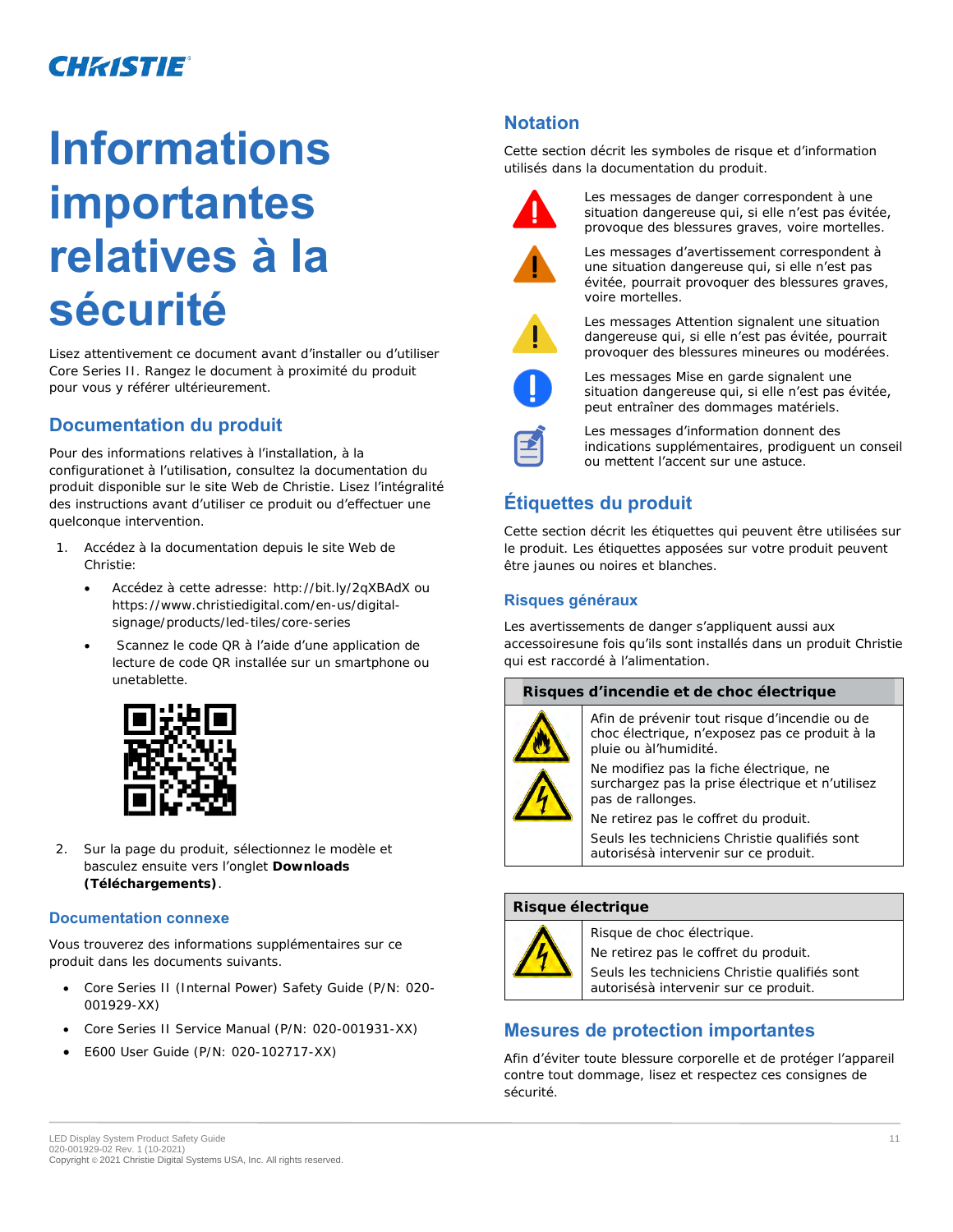

#### **Consignes générales de sécurité**



**Avertissement !** Le non-respect de ces consignes peut entraîner des blessures graves, voire mortelles.

- Respectez toutes les précautions électrostatiques. Portezun bracelet de mise à la terre et utilisez des outils isolés lorsque vous manipulez, entretenez ou nettoyez des dispositifs électroniques.
- La présence de deux personnes (au minimum) ou l'utilisation d'un équipement de levage approprié est nécessaire pour incliner, installer ou déplacer le produiten toute sécurité.
- La présence d'un électricien certifié est requise pendant l'installation pour garantir que celle-ci est conforme aux normes électriques locales.
- Les moteurs et les ventilateurs peuvent démarrer sans avertissement.

#### **Précautions relatives à l'alimentation**

Avant d'installer ce produit, veuillez prendre connaissance de toutes les précautions relatives à l'alimentation.



**Avertissement !** Le non-respect de ces consignes peut entraîner des blessures graves, voire mortelles.

- Après avoir remplacé l'alimentation, il est nécessaire de procéder à des tests de rigidité diélectrique et de mise àla terre. Seuls les techniciens Christie qualifiés connaissant bien les précautions nécessaires peuvent réaliser ces tests.
- La présence d'un électricien certifié est requise pendant l'installation pour garantir que celle-ci est conforme aux normes électriques locales.
- Branchez toujours la mise à la masse en premier pour réduire le risque d'électrocution.
- Pas de retour de courant par la terre.
- RISQUE DE CHOC ÉLECTRIQUE ! Le cordon d'alimentation présente une capacité maximale de transport d'électricité. Pour connaître le nombre maximum d'unités d'affichage qu'il est possible de relieren guirlande lors de la connexion à l'alimentation, consultez les caractéristiques techniques du produit.
- RISQUE DE CHOC ÉLECTRIQUE ! Une connexion monophasée permanente doit être installée entre le système d'affichage LED et l'alimentation secteur.
- RISQUES D'INCENDIE ET D'ÉLECTROCUTION ! Ne faites pas fonctionner le système sans utiliser les branchements certifiés fournissant la tension recommandée.
- COURANT À HAUTE INTENSITÉ DANGER ! Pour garantir une mise à la terre fiable, la connexion électrique doit être effectuée en utilisant une fiche industrielle (type B enfichable) ou être fournie par une connexionpermanente.
- L'utilisation d'un disjoncteur bipolaire de 13-20 A, certifié pour les réglementations locales en vigueur, est requise. Ce disjoncteur doit faire partie de l'installation du bâtiment et permettre un accès facile.

• N'utilisez pas de disjoncteur mural d'une capacité supérieure à 20 A. Cela pourrait endommager sérieusement le système d'affichage en cas de défaillance.



**Attention !** Le non-respect de ces consignes peut entraîner des blessures légères ou modérées.

- RISQUE DE CHOC ÉLECTRIQUE ! Utilisez uniquement le cordon d'alimentation secteur fourni avec le produit ou recommandé par Christie.
- RISQUE DE CHUTE OU D'INCENDIE ! Positionnez tous les câbles de sorte qu'ils ne puissent pas entrer en contact avec des surfaces chaudes et de façon à ce que personne ne puisse tirer dessus ni trébucher. Veillez également à les positionner de telle sorte qu'ils ne soient pas endommagés par des personnes marchant dessus ou desobjets roulant dessus.
- RISQUE D'INCENDIE ! N'utilisez pas un cordon d'alimentation qui semble endommagé.
- RISQUE D'INCENDIE OU D'ÉLECTROCUTION ! Ne pas surcharger les prises électriques et les rallonges.
- Seuls les techniciens Christie qualifiés sont autorisés à ouvrir des boîtiers du produit.

### **Exigences relatives à l'alimentation**

**Valeurs nominales d'entrée et consommation d'énergie des unitésd'affichage LED**

| <b>Modelès</b>    | Valeurs nominales d'entrée                                                                                                                                                                                                                |
|-------------------|-------------------------------------------------------------------------------------------------------------------------------------------------------------------------------------------------------------------------------------------|
| <b>FD009-C2-L</b> | 100-120 V~, 50/60 Hz, 2.4 A (Maximum:<br>$\bullet$<br>10 A, 4 unités d'affichage au maximum)<br>200-240 V~, 50/60 Hz, 1.2 A (Maximum:<br>10 A, 8 unités d'affichage au maximum)<br>Type: 78 W par panneau, Maximum: 235 W<br>par panneau  |
| I FD012-C2-I      | 100-120 V~, 50/60 Hz, 1.8 A (Maximum:<br>$\bullet$<br>10 A, 5 unités d'affichage au maximum)<br>200-240 V~, 50/60 Hz, 0.9 A (Maximum:<br>10 A, 10 unités d'affichage au maximum)<br>Type: 61 W par panneau, Maximum: 182 W<br>par panneau |
| <b>ED015-C2-L</b> | 100-120 V~, 50/60 Hz, 1.8 A (Maximum:<br>10 A, 5 unités d'affichage au maximum)<br>200-240 V~, 50/60 Hz, 0.9 A (Maximum:<br>10 A, 10 unités d'affichage au maximum)<br>Type: 59 W par panneau, Maximum: 176 W<br>par panneau              |
| LED018-C2-I       | 100-120 V~, 50/60 Hz, 1.8 A (Maximum:<br>٠<br>10 A, 5 unités d'affichage au maximum)<br>200-240 V~, 50/60 Hz, 0.9 A (Maximum:<br>10 A, 10 unités d'affichage au maximum)<br>Type: 58 W par panneau, Maximum: 174 W<br>par panneau         |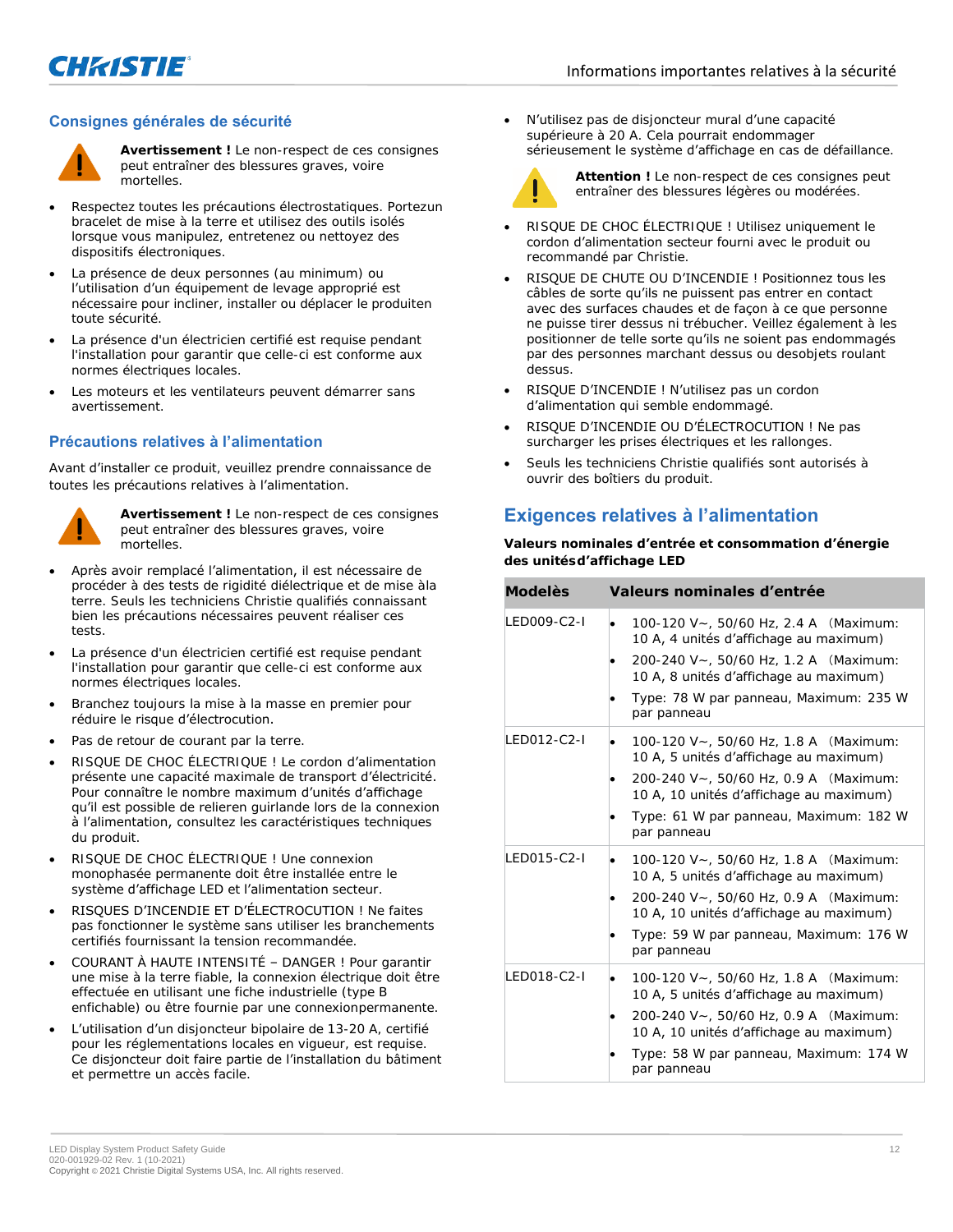

| IFD025-C2-L | 100-120 V~, 50/60 Hz, 1.0 A (Maximum:<br>10 A, 9 unités d'affichage au maximum)  |
|-------------|----------------------------------------------------------------------------------|
|             | 200-240 V~, 50/60 Hz, 0.5 A (Maximum:<br>10 A, 18 unités d'affichage au maximum) |
|             | Type: 32 W par panneau, Maximum: 97 W<br>par panneau                             |

**Intensité en entrée pour le contrôleur**

| Contrôleur | Valeurs nominales d'entrée            |
|------------|---------------------------------------|
| F510       | 100-250 V~, 50/60 Hz, 1.5 A, 75 watts |
| F600       | 100-240 V~, 50/60 Hz, 1.5 A, 75 watts |

# **Assistance technique**

L'assistance technique pour les produits Christie Enterprise est disponible à l'adresse suivante :

- Amérique du Nord et Amérique du Sud : +1-800-221- 8025 ou *Support.Americas@christiedigital.com*
- Europe, Moyen-Orient et Afrique : +44 (0) 1189 778111 ou *Support.EMEA@christiedigital.com*
- Asie-Pacifique (*support.apac@christiedigital.com*) :
	- Australie : +61 (0)7 3624 4888 ou *tech-Australia@christiedigital.com*
	- Chine : +86 10 6561 0240 ou *techsupportChina@christiedigital.com*
	- Inde : +91 (80) 6708 9999 ou *tech-India@christiedigital.com*
	- Japon : 81-3-3599-7481
	- Singapour : +65 6877-8737 ou *tech-Singapore@christiedigital.com*
	- Corée du Sud : +82 2 702 1601 ou *tech-Korea@christiedigital.com*
- Services professionnels Christie : +1-800-550-3061 ou *NOC@christiedigital.com*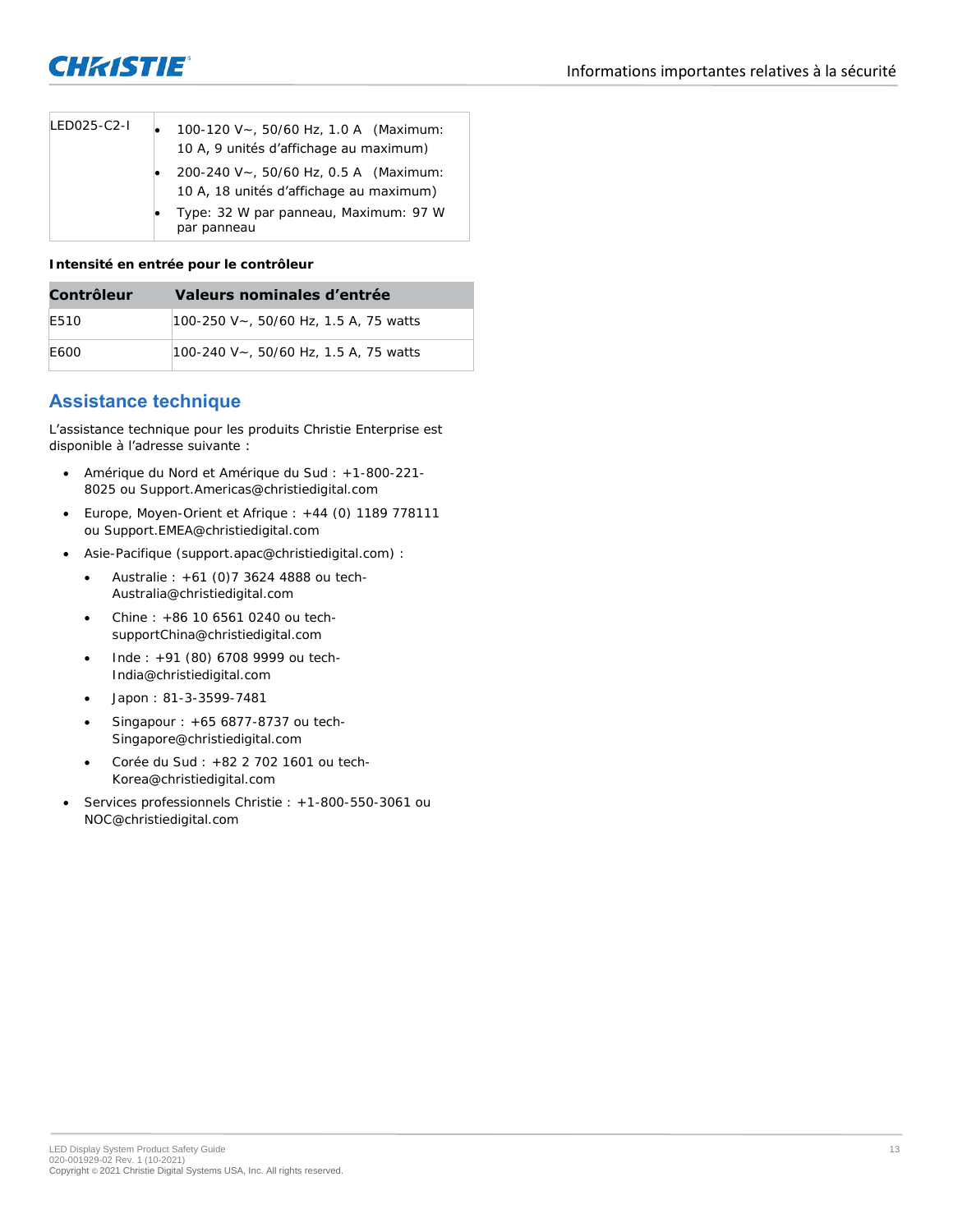# **Información importante de seguridad**

Lea atentamente este documento antes de instalar o utilizer Core Series II. Guarde el documento cerca de su producto para facilitar la consulta futura.

# **Documentación del producto**

Para obtener información sobre la instalación, la configuración y el uso del producto, consulte la documentación disponible en el Christie. Lea todas las instrucciones antes de utilizar o manipularel producto.

- 1. Descargue la documentación desde el sitio web de ChristieChristie:
	- *Visite la dirección*: *<http://bit.ly/2qXBAdX>* o *[https://www.christiedigital.com/en-us/digital](https://www.christiedigital.com/en-us/digital-signage/)[signage/](https://www.christiedigital.com/en-us/digital-signage/)[products/led-tiles/core-series](https://www.christiedigital.com/en-us/digital-signage/products/led-tiles/core-series)*
	- Lea el código QR mediante una aplicación de lectura decódigos QR instalada en un teléfono inteligente o un dispositivo tablet.



2. En la página del producto, seleccione el modelo y abra la ficha Downloads **Downloads (Descargas)**.

#### **Documentación relacionada**

Hay disponible información adicional sobre este producto en los documentos siguientes.

- Core Series II (Internal Power) Safety Guide (P/N: 020- 001929-XX)
- Core Series II Service Manual (P/N: 020-001931-XX)
- E600 User Guide (P/N: 020-102717-XX)

# **Notación**

Conozca los símbolos de riesgo e información utilizados en la documentación del producto.



Los mensajes de peligro indican situaciones de riesgo que, en caso de no evitarse, resultarán en lesiones graves o fatales.



Los mensajes de advertencia indican situaciones deriesgo que, en caso de no evitarse, podrían resultaren lesiones graves o fatales.



Los mensajes de precaución indican situaciones de riesgo que, en caso de no evitarse, podrían resultaren lesiones leves o moderadas.



Los mensajes de aviso indican situaciones de riesgoque, en caso de no evitarse, pueden resultar en daños materiales o en el equipo.



Los mensajes informativos proporcionan informaciónadicional, y enfatizan u ofrecen consejos útiles.

# **Etiquetas del producto**

Conozca las etiquetas que pudiera incluir el producto. Las etiquetas presentes en su producto pueden ser amarillas o blancas y negras.

#### **Riesgos generales**

Las advertencias son igualmente aplicables a los accesorios trassu instalación en un producto Christie conectado a la red eléctrica.

#### **Riesgos de incendio y descarga eléctrica**



Para evitar riesgos de incendio y descarga eléctrica,evite la exposición del producto a lluvia o humedad.

Evite modificaciones en el enchufe de alimentación,sobrecargas en la toma de corriente y el uso de cables de prolongación.

No retire nunca la carcasa del producto.

Únicamente los técnicos cualificados de Christie están autorizados a realizar tareas de mantenimiento en el producto.

#### **Riesgo de descarga eléctrica**



Riesgo de descarga eléctrica.

No retire nunca la carcasa del producto.

Únicamente los técnicos cualificados de Christie están autorizados a realizar tareas de mantenimiento en el producto.

# **Medidas preventivas importantes**

Con el fin de evitar lesiones personales y daños en el dispositivo, lea y observe las siguientes precauciones de seguridad.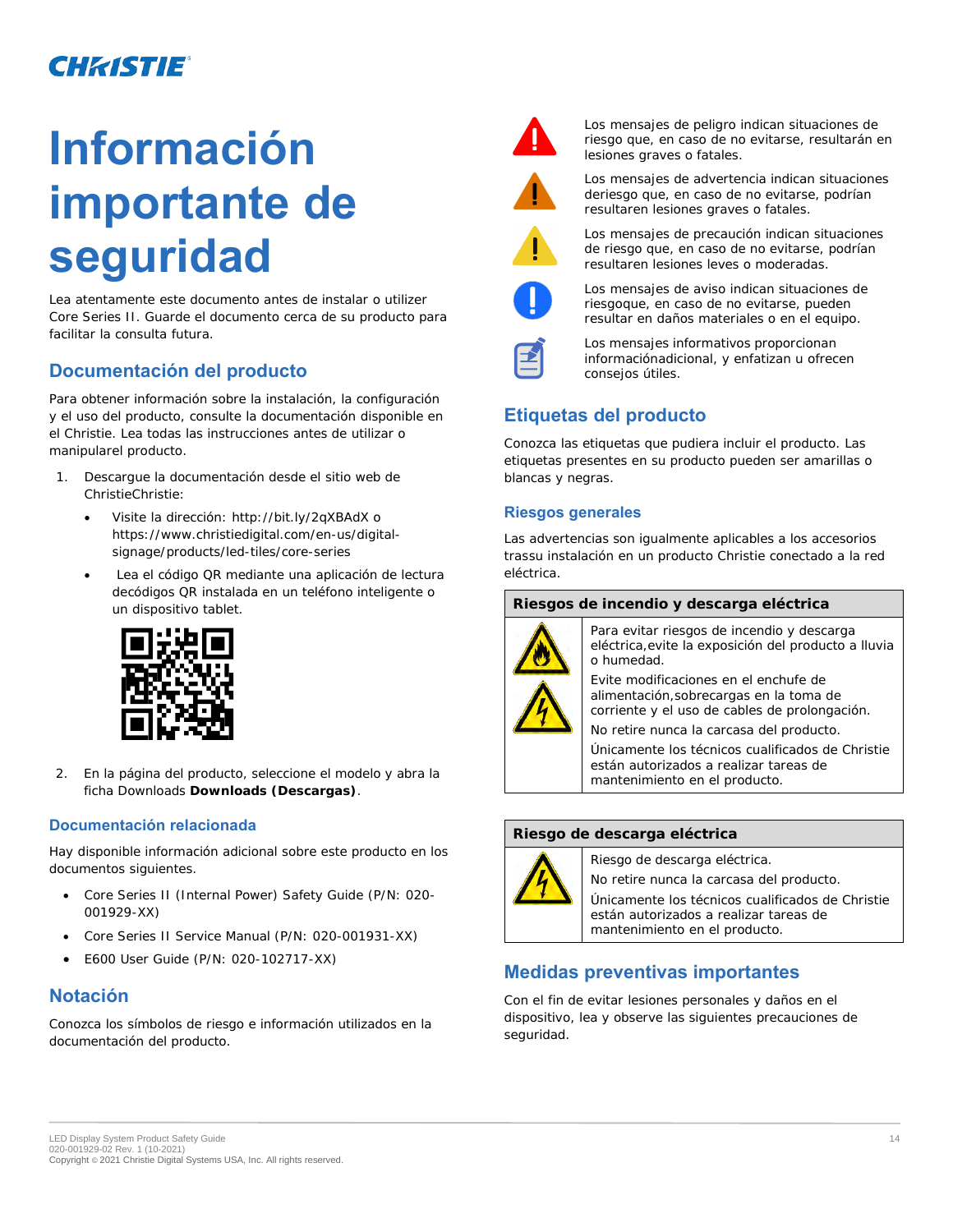

#### **Precauciones de seguridad generales**



**¡Advertencia!** La omisión de las advertencias siguientes podría dar lugar a lesiones personales graves o fatales.

- Observe todas las precauciones relativas a la electricidad estática. Durante la manipulación, el mantenimiento y la limpieza de sistemas electrónicos, utilice una pulsera antiestática y herramientas con materiales aislantes.
- Se requiere la colaboración de un mínimo de dos personas o el uso de equipo de elevación adecuado paralevantar, instalar y mover el producto con seguridad.
- Se requiere la presencia de un electricista acreditado durante la instalación para garantizar que la instalación cumple el código eléctrico local.
- Los motores y los ventiladores podrían ponerse en funcionamiento sin previo aviso.

#### **Precauciones relativas al suministro eléctrico**

Asegúrese de que comprende todas las precauciones relativas alsuministro eléctrico antes de instalar el producto.



**¡Advertencia!** La omisión de las advertencias siguientes podría dar lugar a lesiones personales graves o fatales.

- Tras el reemplazo de la fuente de alimentación, se deben realizar pruebas de alto potencial y puesta a tierra. Solo los técnicos cualificados de Christie que conocen las precauciones necesarias están autorizados para realizar estas pruebas.
- Se requiere la presencia de un electricista acreditado durante la instalación para garantizar que la instalación cumple el código eléctrico local.
- Conecte siempre el cable de tierra primero para reducirel riesgo de descarga eléctrica.
- Evite invertir la corriente por tierra.
- ¡PELIGRO DE DESCARGA ELÉCTRICA! El cable de alimentación tiene una capacidad limitada de transmisión de corriente. Consulte las especificaciones del producto para determinar el número máximo de placas que es posible conectar por cadena tipo "margarita" según la capacidad del suministro eléctrico.
- ¡PELIGRO DE DESCARGA ELÉCTRICA! Se debe instalaruna conexión monofásica permanente entre el sistemade placas LED y el suministro de CA.
- ¡RIESGOS DE INCENDIO Y DESCARGA ELÉCTRICA!Utilice el sistema exclusivamente con conexiones eléctricas certificadas que suministren el voltaje recomendado.
- ALTA TENSIÓN DE CONTACTO Para garantizar una conexión a tierra fiable, la conexión de alimentación debe realizarse mediante una toma industrial (conexión de tipo B) o venir proporcionada por una conexión permanente.
- Se requiere un disyuntor de doble polo a 13-20 A según estándares locales aplicables. Debe formar parte de la instalación del edificio y ofrecer acceso fácil.
- No utilice interruptores diferenciales de pared de más de 20 A. En caso de fallo, podrían darse daños importantesen el sistema de placas.



**¡Precaución!** La omisión de las advertencias siguientes podría dar lugar a lesiones personales leveso moderadas.

- ¡PELIGRO DE DESCARGA ELÉCTRICA! Utilice únicamenteel cable de alimentación de CA suministrado con el producto o recomendado por Christie.
- ¡RIESGOS DE INCENDIO Y LESIONES PERSONALES! Coloque los cables de forma que se eviten riesgos de incendio por el contacto con superficies calientes y de lesiones personales por caídas. Además, deben quedar protegidos ante posibles daños causados por el paso de personas o el desplazamiento de mesas, sillas u otros objetos.
- ¡PELIGRO DE INCENDIO! No utilice nunca un cable de alimentación que presente indicios de daños.
- *¡RIESGOS DE INCENDIO Y DESCARGA ELÉCTRICA! Evite* sobrecargas en tomas de alimentación y cables de prolongación.
- Solo los técnicos cualificados de Christie están autorizados para abrir las carcasas del producto.

# **Requisitos de alimentación**

**Especificación nominal de entrada y consumo de energía de placasLED**

| <b>Modelos</b> | Especificación nominal de entrada                             |
|----------------|---------------------------------------------------------------|
| LED009-C2-I    | 100-120 V~, 50/60 Hz, 2.4 A (máx: 10 A,<br>٠<br>máx 4 placas) |
|                | 200-240 V~, 50/60 Hz, 1.2 A (máx: 10 A,<br>máx 8 placas)      |
|                | Típica: 78 W por panel, máx: 235 W por<br>placas              |
| LED012-C2-I    | 100-120 V~, 50/60 Hz, 1.8 A (máx: 10 A,<br>٠<br>máx 5 placas) |
|                | 200-240 V~, 50/60 Hz, 0.9 A (máx: 10 A,<br>máx 10 placas)     |
|                | Típica: 61 W por panel, máx: 182 W por<br>placas              |
| LED015-C2-I    | 100-120 V~, 50/60 Hz, 1.8 A (máx: 10 A,<br>máx 5 placas       |
|                | 200-240 V~, 50/60 Hz, 0.9 A (máx: 10 A,<br>máx 10 placas)     |
|                | Típica: 59 W por panel, máx: 176 W por<br>placas              |
| LED018-C2-I    | 100-120 V~, 50/60 Hz, 1.8 A (máx: 10 A,<br>٠<br>máx 5 placas) |
|                | 200-240 V~, 50/60 Hz, 0.9 A (máx: 10 A,<br>máx of 10 placas)  |
|                | Típica: 58 W por panel, máx: 174 W por<br>placas              |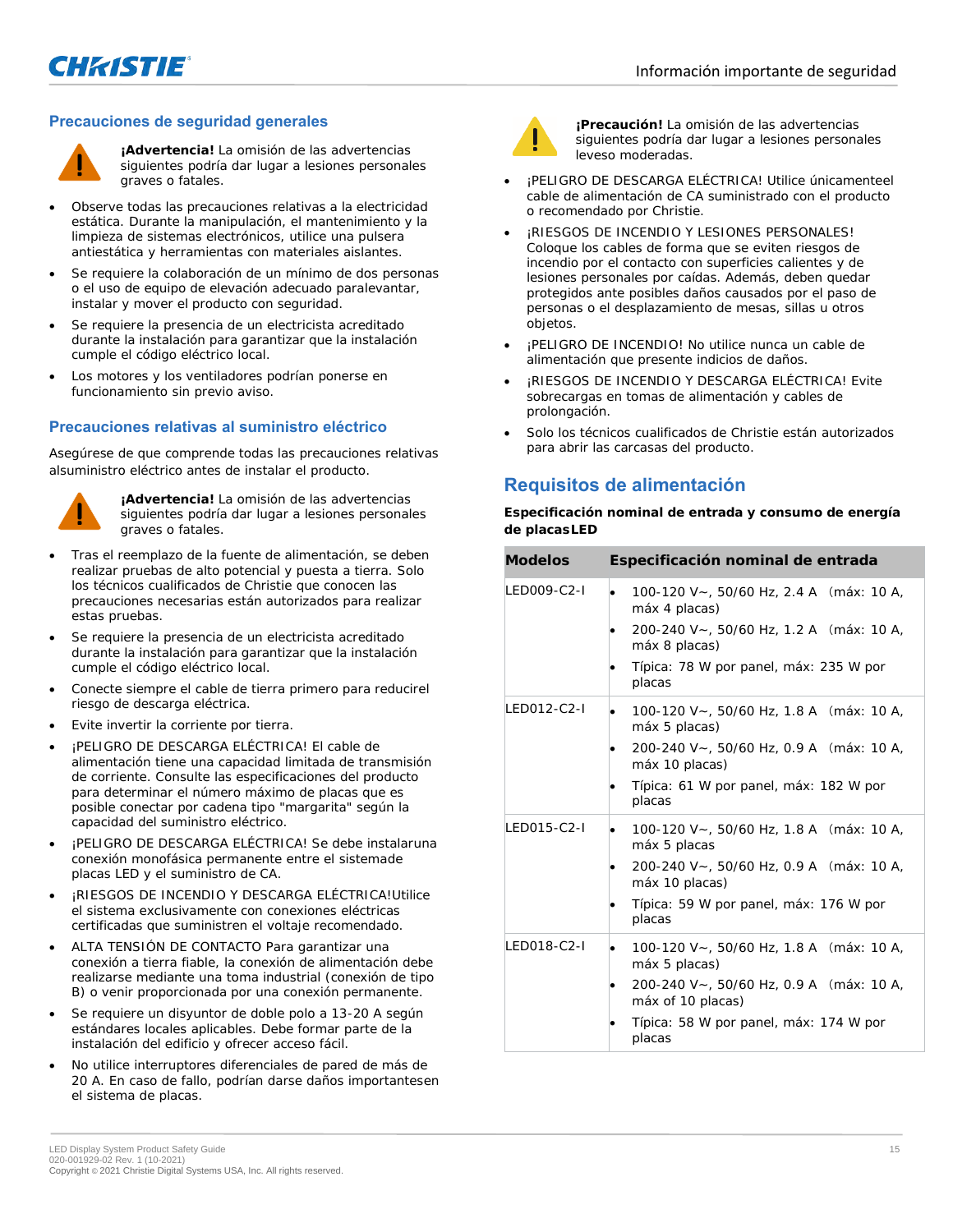

| IFD025-C2-L | 100-120 V ~, 50/60 Hz, 1.0 A (máx: 10 A,<br>máx 9 placas) |
|-------------|-----------------------------------------------------------|
|             | 200-240 V~, 50/60 Hz, 0.5 A (máx: 10 A,<br>máx 18 placas) |
|             | Típica: 32 W por panel, máx: 97 W por<br>placas           |

**Especificación nominal de entrada el controlador**

| Controlador | Input rating                      |
|-------------|-----------------------------------|
| F510        | 100-250 V~, 50/60 Hz, 1.5 A, 75 W |
| F600        | 100-240 V~, 50/60 Hz, 1.5 A, 75 W |

# **Soporte técnico**

Soporte técnico para productos Enterprise de Christie disponible en:

- América del Norte y del Sur: +1-800-221-8025 o *Support.Americas@christiedigital.com*
- Europa, Oriente Medio y África: +44 (0) 1189 778111 o *Support.EMEA@christiedigital.com*
- Asia-Pacífico (*support.apac@christiedigital.com*):
	- Australia: +61 (0)7 3624 4888 o *tech-Australia@christiedigital.com*
	- China: +86 10 6561 0240 o *techsupportChina@christiedigital.com*
	- India: +91 (80) 6708 9999 o *tech-India@christiedigital.com*
	- Japón: 81-3-3599-7481
	- Singapur: +65 6877-8737 o *tech-Singapore@christiedigital.com*
	- Corea del Sur: +82 2 702 1601 o *tech-Korea@christiedigital.com*
- Servicios profesionales de Christie: +1-800-550-3061 o *NOC@christiedigital.com*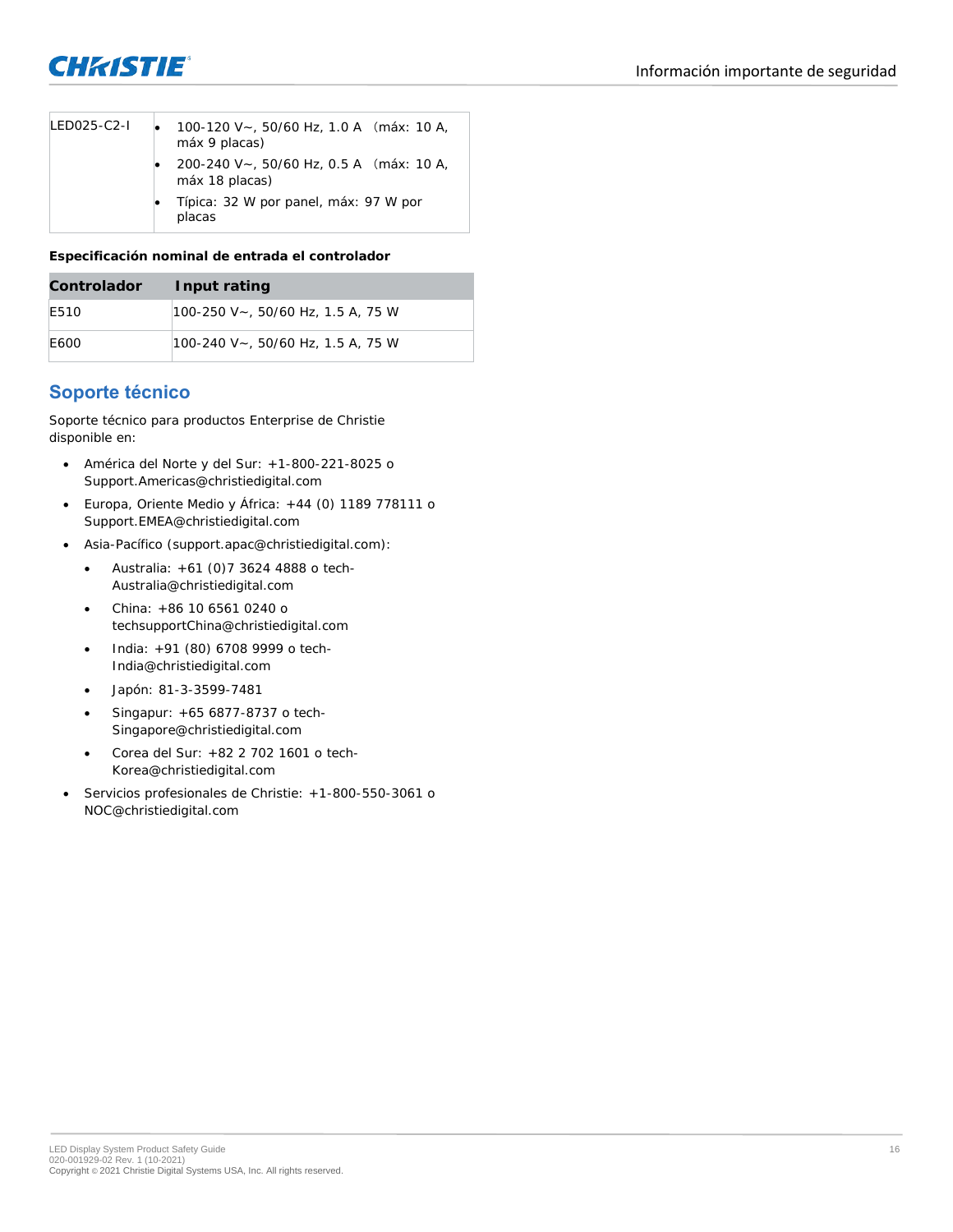# **Wichtige Sicherheitshinweise**

Lesen Sie dieses Dokument sorgfältig, bevor Sie den Core Series II installieren oder bedienen. Bewahren Sie das Dokument in der Nähe des Produkts auf, um künftig darin nachschlagen zu können.

## **Produktdokumentation**

Hinweise zur Installation und Konfiguration sowie Benutzerinformationen finden Sie in der Produktdokumentation auf der Christie Website. Lesen Sie vor der Benutzung oder Wartung dieses Produkts sämtliche Anweisungen.

- 1. Zugang zu der Dokumentation erhalten Sie über die Christie Website:
	- *Besuchen Sie diese URL*: *<http://bit.ly/2qXBAdX>* or *[https://www.christiedigital.com/en-us/digital](https://www.christiedigital.com/en-us/digital-signage/)[signage/](https://www.christiedigital.com/en-us/digital-signage/)[products/led-tiles/core-series](https://www.christiedigital.com/en-us/digital-signage/products/led-tiles/core-series)*
	- Scannen Sie den QR-Code mithilfe einer App zum Lesen von QR-Codes auf einem Smartphone oder Tablet..



2. Wählen Sie auf der Produktseite das Modell undwechseln Sie zur Registerkarte **Downloads**.

#### **Zugehörige Dokumentation**

Zusätzliche Informationen zu diesem Produkt sind in den folgenden Dokumenten zu finden.

- Core Series II (Internal Power) Safety Guide (P/N: 020- 001929-XX)
- Core Series II Service Manual (P/N: 020-001931-XX)
- E600 User Guide (P/N: 020-102717-XX)

# **Bezeichnungen**

Erfahren Sie Näheres zu den in der Produktdokumentation verwendeten Gefahr- und Informationssymbolen.



Gefahrmeldungen bezeichnen gefährliche Situationen, die – sofern sie nicht vermieden werden – schwere oder tödliche Verletzungen zur Folge haben werden.



Warnmeldungen bezeichnen gefährliche Situationen, die – sofern sie nicht vermieden werden – schwere oder tödliche Verletzungen zur Folge haben könnten.



Vorwarnungen bezeichnen gefährliche Situationen, die – sofern sie nicht vermieden werden – leichte oder mittelschwere Verletzungen zur Folge haben könnten.



Hinweise bezeichnen gefährliche Situationen, die – sofern sie nicht vermieden werden – Beschädigungen der Ausrüstung zur Folge haben könnten.



Informationsmeldungen enthalten zusätzliche Informationen, heben etwas hervor oder geben einen hilfreichen Tipp.

# **Produktkennzeichnungen**

Erfahren Sie mehr über die möglicherweise auf dem Produkt verwendeten Kennzeichnungen. Kennzeichnungen auf Ihrem Produkt können gelb, schwarz oder weiß sein.

### **Allgemeine Gefahren**

Warnhinweise gelten auch für Zubehör nach dessen Installation in ein an die Spannungsversorgung angeschlossenes Produkt vonChristie.

#### **Brand- oder Stromschlaggefahr**



Um Brand- oder Stromschlaggefahr vorzubeugen,darf dieses Produkt nicht Regen oder Feuchtigkeitausgesetzt werden.

Nehmen Sie keine Änderungen am Netzstecker vor,überlasten Sie die Steckdose nicht und verwenden Sie das Produkt nicht mit einem Verlängerungskabel.

Entfernen Sie nicht das Gehäuse von dem Produkt.

Nur von Christie qualifizierte Techniker sind zur Wartung dieses Produkts berechtigt

#### **Elektrische Gefährdung**



Stromschlaggefahr.

Entfernen Sie nicht das Gehäuse von dem Produkt.

Nur von Christie qualifizierte Techniker sind zur Wartung dieses Produkts berechtigt.

# **Wichtige Sicherheitsvorkehrungen**

Lesen und befolgen Sie diese Sicherheitsvorkehrungen, um Personenschäden zu vermeiden und das Gerät vor Schäden zu schützen.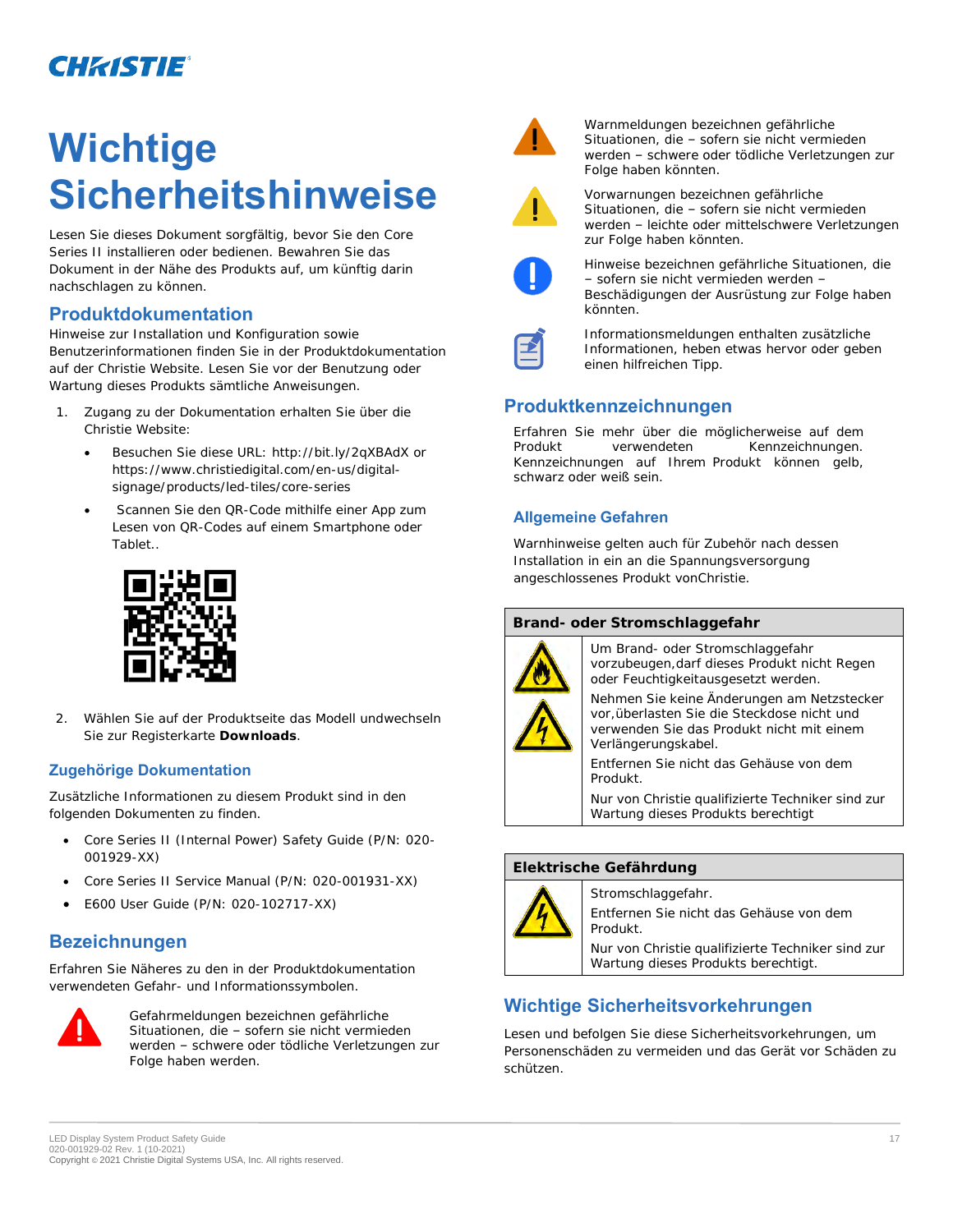

#### **Allgemeine Sicherheitsvorkehrungen**



**Warnhinweis!** Bei Nichtvermeidung könnte Folgendes schwere oder tödliche Verletzungen zur Folge haben.

- Beachten Sie alle elektrostatischen Sicherheitsvorkehrungen. Verwenden Sie bei der Handhabung, Wartung oder Reinigung elektronischer Baugruppen ein geerdetes Armband und isoliertes Werkzeug.
- Es sind mindestens zwei Personen bzw. eine entsprechend ausgelegte Hebevorrichtung erforderlich,um das Produkt sicher zu heben, zu installieren oder zubewegen.
- Während der Installation muss ein zertifizierter Elektriker anwesend sein, um sicherzustellen, dass die örtlichen Vorschriften für elektrische Installationen eingehalten werden.
- Motoren und Lüfter können ohne Warnung starten.

#### **Sicherheitsvorkehrungen bezogen auf die Wechselstromversorgung**

Stellen Sie sicher, dass alle Sicherheitsvorkehrungen im Zusammenhang mit der Wechselstromversorgung verstanden sind, bevor das Produkt installiert wird.



**Warnhinweis!** Bei Nichtvermeidung könnte Folgendes schwere oder tödliche Verletzungen zur Folge haben.

- Nach dem Austausch der Stromversorgung müssen Hochspannungs- und Schutzleiterprüfungen durchgeführt werden. Nur von Christie qualifizierte Techniker, die mit den erforderlichen Sicherheitsvorkehrungen vertraut sind, dürfen diese Prüfungen durchführen.
- Während der Installation muss ein zertifizierter Elektriker anwesend sein, um sicherzustellen, dass die örtlichen Vorschriften für elektrische Installationen eingehalten werden.
- Verbinden Sie stets die Erdung zuerst, um Stromschlaggefahr zu reduzieren.
- Den Strom nicht durch die Erde zurückfließen lassen
- STROMSCHLAGGEFAHR! Das Netzkabel hat eine Höchstbelastbarkeit. Die Höchstzahl der Module, die zum Anschluss an die Stromversorgung miteinander verkettet werden können, finden Sie in den technischen Daten zu dem Produkt.
- STROMSCHLAGGEFAHR! Zwischen dem LED-Modulsystem und der Wechselstromversorgung muss ein einphasiger Festanschluss installiert werden.
- BRAND- UND STROMSCHLAGGEFAHR! Betreiben Sie das System nur, wenn zertifizierte Netzanschlüsse verwendet werden, die die empfohlene Spannung bereitstellen.
- GEFAHR DURCH HOHEN BERÜHRUNGSSTROM! Um eine zuverlässige Erdung zu gewährleisten, muss der Netzanschluss über eine Industriesteckverbindung
- Es ist ein zweipoliger Leitungsschutzschalter mit einem Bemessungsstrom von 13-20 A erforderlich, der gemäß den lokalen Bestimmungen zugelassen ist. Er muss Teilder Gebäudeinstallation sein und leicht zugänglich sein.

• Verwenden Sie keinen wandmontierten Leitungsschutzschalter mit einem Bemessungsstrom von mehr als 20 A. Dies könnte im Falle eines Defekts zu schweren Schäden am Modulsystem führen.



**Vorsicht!** Bei Nichtvermeidung könnte Folgendes leichte oder mittelschwere Verletzungen zur Folge haben.

- STROMSCHLAGGEFAHR! Verwenden Sie nur das zum Lieferumfang des Produkts gehörende oder von Christie empfohlene Netzkabel.
- STOLPER- ODER BRANDGEFAHR! Positionieren Sie alle Kabel so, dass diese nicht mit heißen Oberflächen in Berührung kommen oder herausgezogen werden können, keine Stolpergefahr darstellen und nicht durch über die Kabel laufende Personen oder darüber rollende Gegenstände beschädigt werden können.
- BRANDGEFAHR! Verwenden Sie kein Netzkabel, das beschädigt zu sein scheint.
- BRAND- ODER STROMSCHLAGGEFAHR! Überlasten Sie niemals Steckdosen und Verlängerungskabel.
- Nur qualifizierte Techniker von Christie dürfen Produktgehäuse öffnen.

## **Stromversorgungsanforderungen**

**Eingangskenndaten und Leistungsaufnahme der LED-Einzelelemente**

| Modelle      | Eingangskenndaten                                                                                                                                                                                                 |
|--------------|-------------------------------------------------------------------------------------------------------------------------------------------------------------------------------------------------------------------|
| LED009-C2-I  | 100-120 V ~, 50/60 Hz, 2.4 A (Max.: 10 A,<br>٠<br>max. 4 Module)<br>200-240 V~, 50/60 Hz, 1.2 A (Max.: 10 A,<br>max. 8 Module)<br>Typisch: 78 W je Panel, Maximum: 235 W je<br>Panel                              |
| LED012-C2-I  | 100-120 V $\sim$ , 50/60 Hz, 1.8 A (Max.: 10 A,<br>٠<br>max. 5 Module)<br>200-240 V~, 50/60 Hz, 0.9 A (Max.: 10 A,<br>max. 10 Module)<br>Typisch: 61 W je Panel, Maximum: 182 W je<br>Panel                       |
| LED015-C2-I  | 100-120 V~, 50/60 Hz, 1.8 A (Maximum:<br>٠<br>10 A, maximum of 5 tiles)<br>200-240 V~, 50/60 Hz, 0.9 A (Maximum:<br>10 A, maximum of 10 tiles)<br>Typisch: 59 W je Panel, Maximum: 176 W je<br>Panel              |
| I FD018-C2-I | 100-120 V~, 50/60 Hz, 1.8 A (Maximum:<br>$\bullet$<br>10 A, maximum of 5 tiles)<br>200-240 V~, 50/60 Hz, 0.9 A (Maximum:<br>٠<br>10 A, maximum of 10 tiles)<br>Typisch: 58 W je Panel, Maximum: 174 W je<br>Panel |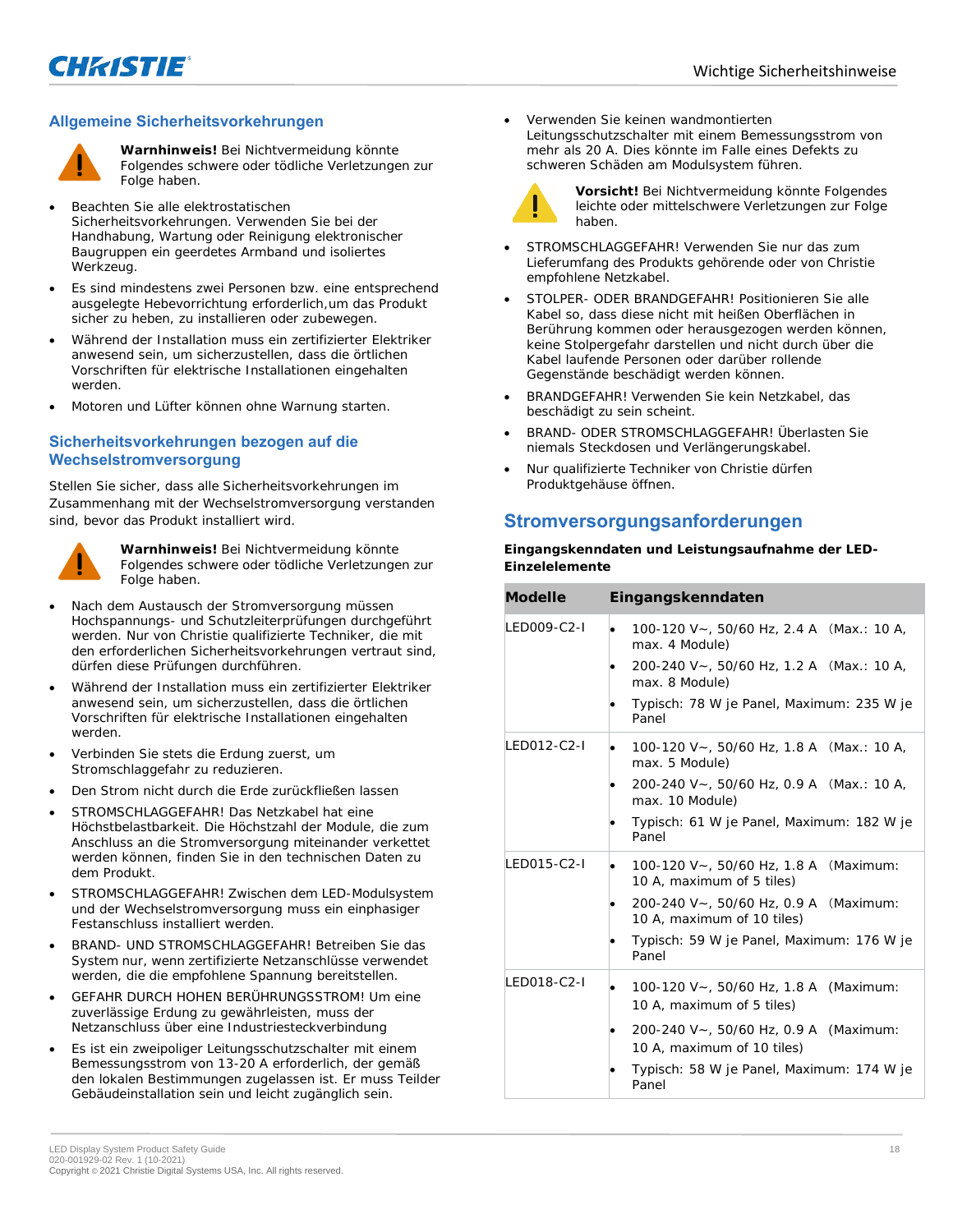

| $LEDO25-C2-I$ | 100-120 V ~, 50/60 Hz, 1.0 A (Maximum:<br>10 A, maximum of 9 tiles) |
|---------------|---------------------------------------------------------------------|
|               | 200-240 V~, 50/60 Hz, 0.5 A (Maximum:<br>10 A, maximum of 18 tiles) |
|               | Typisch: 32 W je Panel, Maximum: 97 W je<br>Panel                   |

**Eingangskenndaten für den Controller**

| Controller | Eingangskenndaten                     |
|------------|---------------------------------------|
| F510       | 100-250 V~, 50/60 Hz, 1.5 A, 75 watts |
| E600       | 100-240 V~, 50/60 Hz, 1.5 A, 75 watts |

# **Technischer Support**

Den Technischen Support für Christie Enterprise Produkte erreichen Sie unter:

- Nord- und Südamerika: +1-800-221-8025 oder *Support.Americas@christiedigital.com*
- Europa, Naher Osten und Afrika: +44 (0) 1189 778111 oder *Support.EMEA@christiedigital.com*
- Asien-Pazifik (*support.apac@christiedigital.com*):
	- Australien: +61 (0)7 3624 4888 oder *tech-Australia@christiedigital.com*
	- China: +86 10 6561 0240 oder *techsupportChina@christiedigital.com*
	- Indien: +91 (80) 6708 9999 oder *tech-India@christiedigital.com*
	- Japan: 81-3-3599-7481
	- Singapur: +65 6877-8737 oder *tech-Singapore@christiedigital.com*
	- Südkorea: +82 2 702 1601 oder *tech-Korea@christiedigital.com*
- Christie Professional Services: +1-800-550-3061 oder *NOC@christiedigital.com*